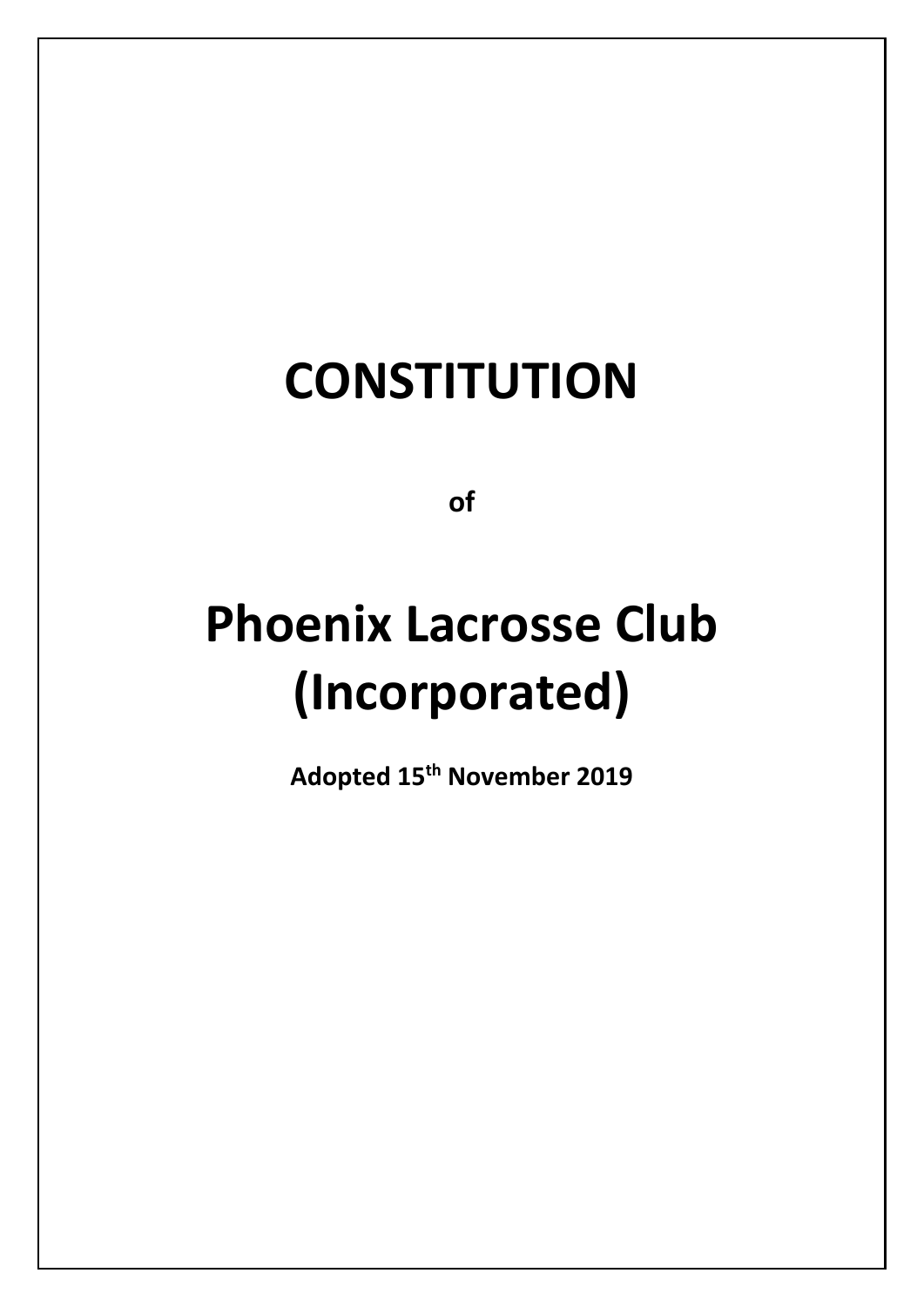### **Table of Contents**

| 1.  |                                                      |  |
|-----|------------------------------------------------------|--|
| 2.  |                                                      |  |
| 3.  |                                                      |  |
| 4.  |                                                      |  |
| 5.  |                                                      |  |
| 6.  |                                                      |  |
| 7.  |                                                      |  |
| 8.  |                                                      |  |
| 9.  |                                                      |  |
| 10. |                                                      |  |
| 11. |                                                      |  |
| 12. |                                                      |  |
| 13. |                                                      |  |
| 14. |                                                      |  |
| 15. |                                                      |  |
| 16. |                                                      |  |
| 17. | Ceasing to be a member of the Management Committee14 |  |
| 18. |                                                      |  |
| 19. |                                                      |  |
| 20. |                                                      |  |
| 21. |                                                      |  |
| 22. |                                                      |  |
| 23. |                                                      |  |
| 24. |                                                      |  |
| 25. |                                                      |  |
| 26. |                                                      |  |
| 27. |                                                      |  |
| 28. |                                                      |  |
| 29. |                                                      |  |
| 30. |                                                      |  |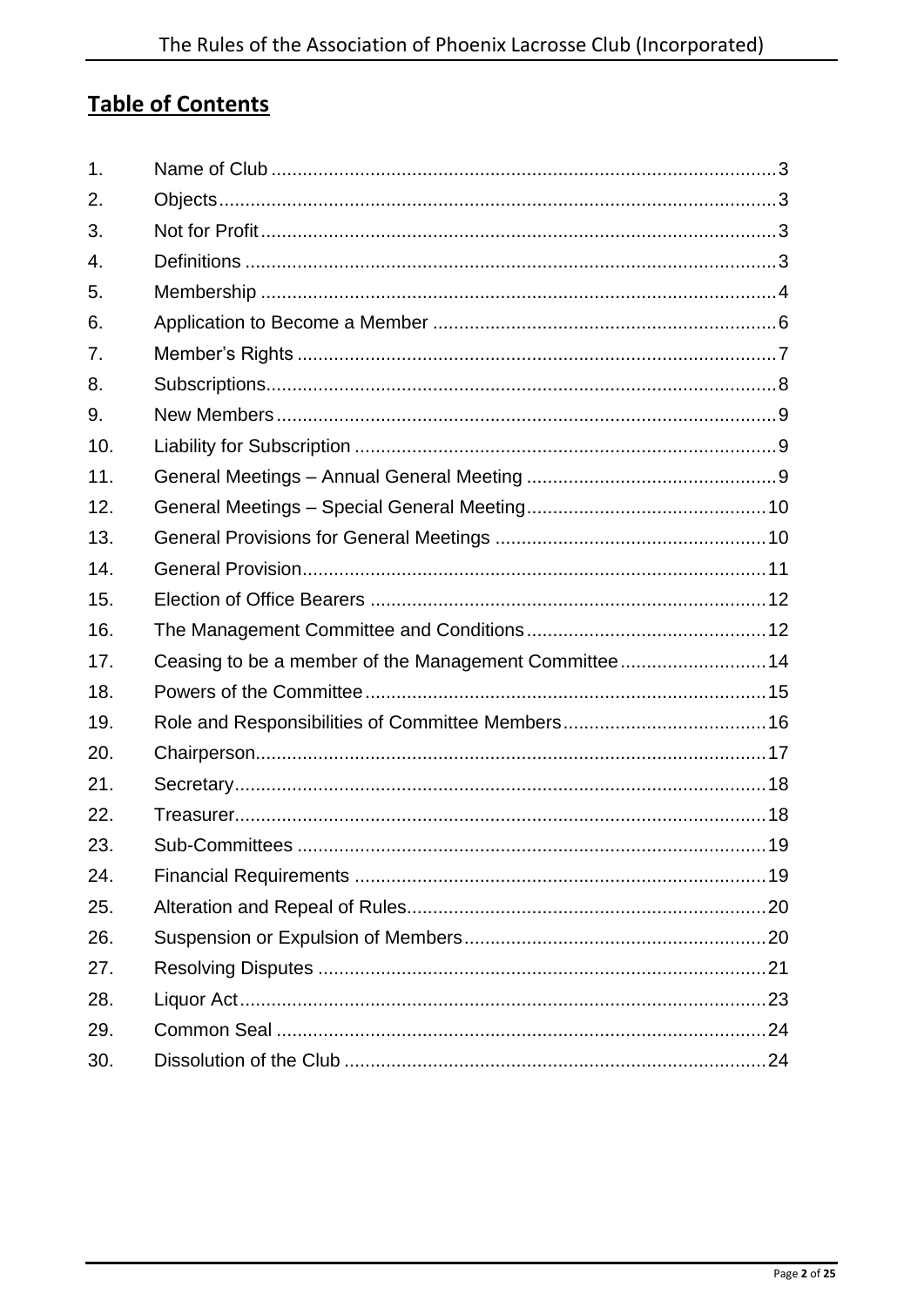#### <span id="page-2-0"></span>**1. Name of Club**

(a) The name of The Club shall be Phoenix Lacrosse Club (Incorporated).

#### <span id="page-2-1"></span>**2. Objects**

- (a) The principal objects are to establish, maintain and conduct a club for lacrosse and to support the recreational, social, sporting, cultural and community dimensions of that interest. These objects include the provision of facilities for the pursuit of literary, scientific, athletic, and professional and any other lawful purpose that provides benefits and enjoyment for the members of The Club.
- (b) To provide and maintain a clubhouse and sporting amenities for the use of the members.

#### <span id="page-2-2"></span>**3. Not for Profit**

(a) The property and income of The Club shall be applied solely towards the promotion of the objects of The Club and no part of that property or income may be paid or otherwise distributed, directly or indirectly, to members, except in good faith in the promotion of those objects.

#### <span id="page-2-3"></span>**4. Definitions**

- (a) In reading this Constitution, unless the context or such otherwise indicates or requires:
	- (i) "Annual Meeting" means an Annual General Meeting.
	- (ii) "Books of the Association" means: the Members Register; the Record of Office Holders; and the Club Constitution.
	- (iii) "By-Laws" means the codes of rules made and adopted by The Club in accordance with Section [18\(b\)\(xii\).](#page-15-1)
	- (iv) "Commissioner" means: the person for the time being designated as the Commissioner under section 153 of The Act.
	- (v) "Committee" means the Management Committee for The Club, duly elected for the time being in accordance with these Rules.
	- (vi) "Financial records" Includes: invoices, receipts, orders for the payment of money, bills of exchange, cheques, promissory notes and vouchers; documents of prime entry; working papers and other documents needed to explain the methods by which financial statements are prepared; and adjustments to be made in preparing financial statements;
	- (vii) "Financial report" has the meaning given in Part 5 of The Act;
	- (viii) "Financial statements" means the financial statements in relation to The Club required under Part 5 of The Act;
	- (ix) "Financial year" means from the first of November each year, until the following 31st of October.
	- (x) "General Meeting" means a General meeting of The Club whether Annual or Special.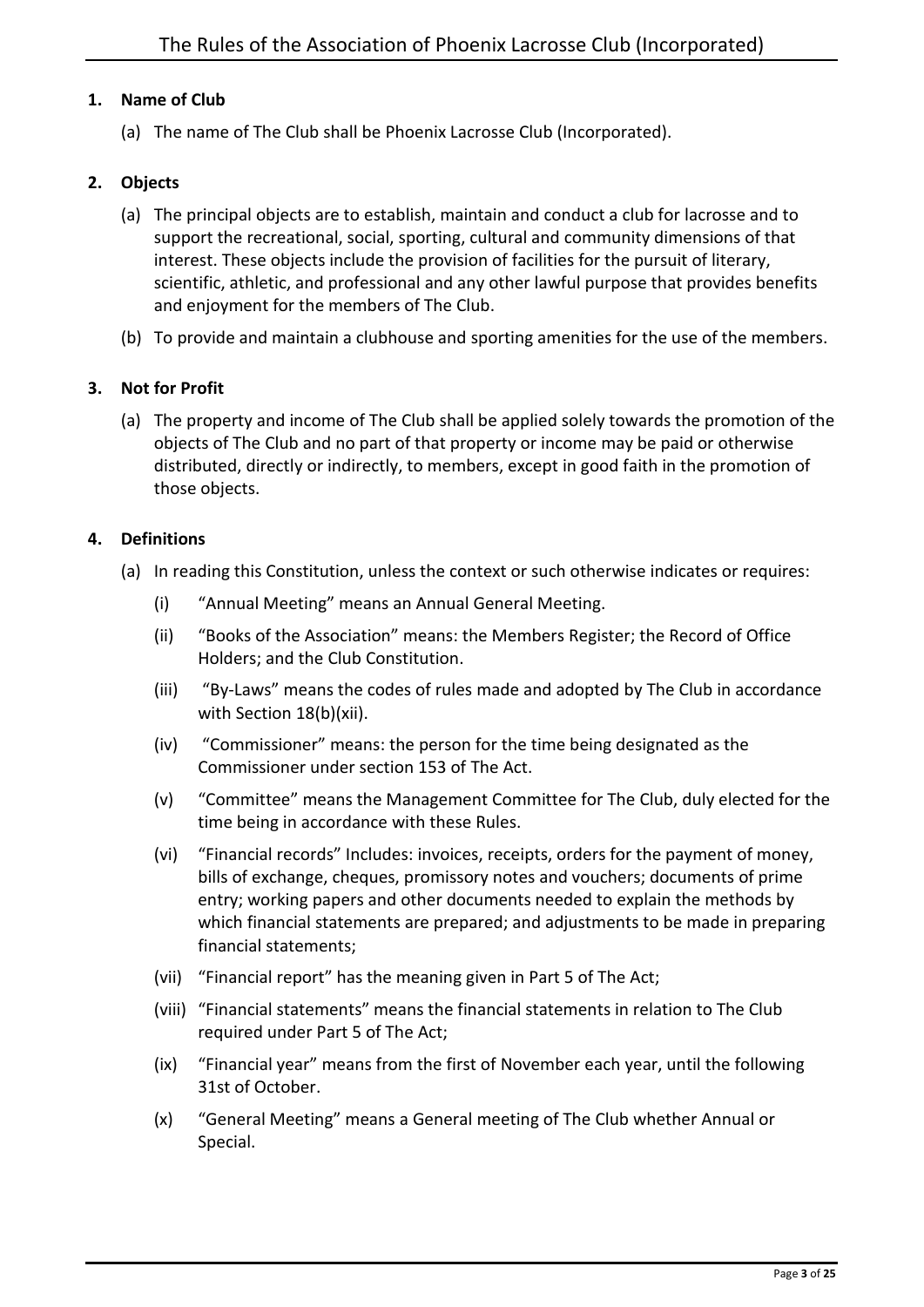- (xi) "Liquor Act" means the Liquor Control Act 1988, its amendments and any other legislation that may come into force to replace or supplement this Act, and shall form part of these Rules.
- (xii) "Month" means a calendar month.
- (xiii) "Special General Meeting" means a General Meeting as defined below, called in accordance with Section [12](#page-9-0) hereunder, at which only business that has been described in the notice may be transacted.
- (xiv) "Special Resolution" means a resolution passed by the members at a general meeting in accordance with Section 51 of The Act.
- (xv) "The Act" means the Associations Incorporation Act 2015, its amendments and any other legislation that may come into force to replace or supplement this Act, and shall form part of these Rules.
- (xvi) "The Club" means Phoenix Lacrosse Club (Incorporated).
- (xvii) "The Club Premises" means all land, building and structures thereon of which The Club is the bona fide occupier.
- (xviii) "Voting rights" means the ability for a financial member to propose or second an application for membership; move or second a motion or special motion; speak at all general meetings; nominate for a position on the Management Committee; vote at all general meetings; and petition for a special general meeting.

#### <span id="page-3-0"></span>**5. Membership**

- (a) The Club shall keep an up to date register of members in respect of Ordinary, Life, Junior, Social, Special Circumstances, Corporate and Honorary members.
	- (i) This register must be continually available for inspection at The Club premises by authorised officers.
	- (ii) Residential, postal or email address; or information by means of which contact can be made with the member, can be nominated for the members register.
- (b) Membership of The Club shall consist of the following:
	- (i) Ordinary Member Persons over 18 years of age with voting rights and shall be able to hold office.
	- (ii) Life Member the members may elect Persons who have rendered meritorious service to The Club as Life Members for such service. Life members shall have voting rights and shall be able to hold office.
	- (iii) Junior Member Persons under the age of 18 years may make application to The Club as a Junior Member, and if accepted, shall pay the prescribed subscription.
		- 1. Persons granted this category of membership will require a sporting affiliation, but shall have no voice in the management of The Club and shall not be entitled to hold any office or hold voting rights.
		- 2. This category of member does not have the authority to invite guests to The Club.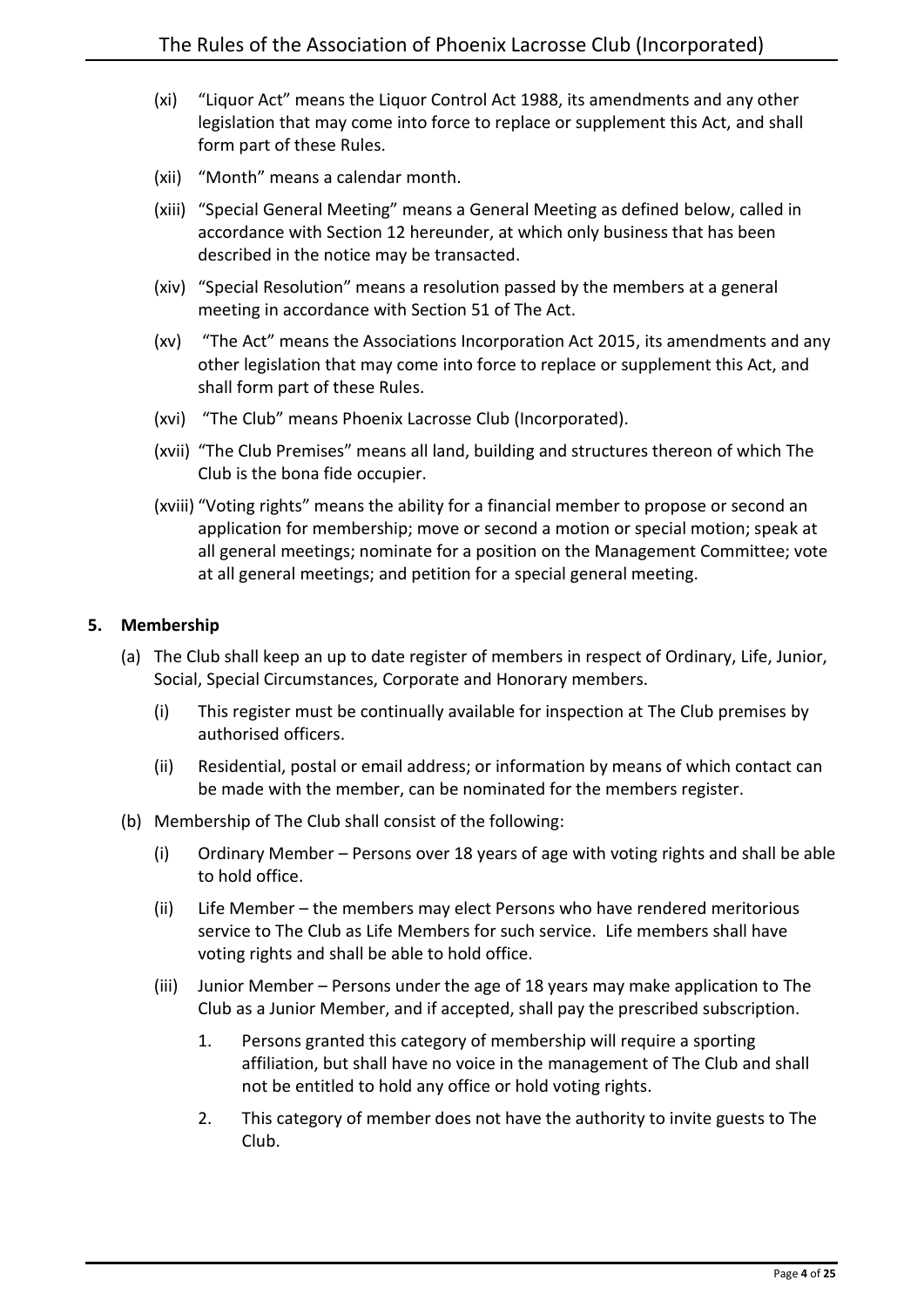- 3. Any Junior Member on attaining the age of 18 years wishing to remain a member of The Club shall be granted the appropriate club membership and shall pay the full subscription as set down from time to time.
- (iv) Social Member
	- 1. A Social Member is a member who is interested in promoting the objects of The Club but does not wish to participate in any sporting activities.
	- 2. Social Member shall not be able to hold office and is not entitled to voting rights.
- (v) Temporary Member a person who is on any day visiting The Club as a member or an official of another club or team, or a person assisting a member or an official of another club or team to:
	- a. Engage in a pre-arranged event with The Club as per The Club's objects; or
	- b. Hold a pre-arranged function at The Club involving the use of The Club's sporting facilities.
	- 1. Temporary Members shall not be entitled to be present at any meeting of the members of The Club, nor have voting rights or any right, title or interest in or to any of the property of The Club.
- (vi) Reciprocal Member is a visitor who is a full financial member of any like club in Western Australia or any Licensed Club located outside of Western Australia.
	- 1. Reciprocal Members shall not be entitled to be present at any meeting of the members of The Club, nor have voting rights or any right, title or interest in or to any of the property of The Club.
- (vii) Corporate Member organisations, restricted to senior management, conducting community or tourism related business in Yangebup and its surrounds that have made a contribution to The Club through business, sponsorship or donations.
	- 1. Corporate membership will be restricted at any one time to a level deemed appropriate by The Club or as may be required by the liquor licensing authority.
	- 2. Corporate members shall not have voting rights.
- (viii) Honorary Member Membership that may be granted to Club Patrons, Sponsors, Selected Government Officers and any other such persons as the committee may decide from time to time based on their relationship to The Club or community.
	- 1. Honorary membership will be restricted at any one time to a level deemed appropriate by the Committee or as may be suggested by the liquor licensing authority.
	- 2. Honorary Members shall not be entitled to be present at any meeting of the members of The Club, nor have any voting rights or any right, title or interest in or to any of the property of The Club.
- <span id="page-4-0"></span>(ix) Special Circumstances Member – any Ordinary, Life, Social or Junior Member who, through absence; illness; financial difficulties; unemployment; physical disability or other distressful circumstances is unable to pay their full subscription but desires to retain participation with The Club.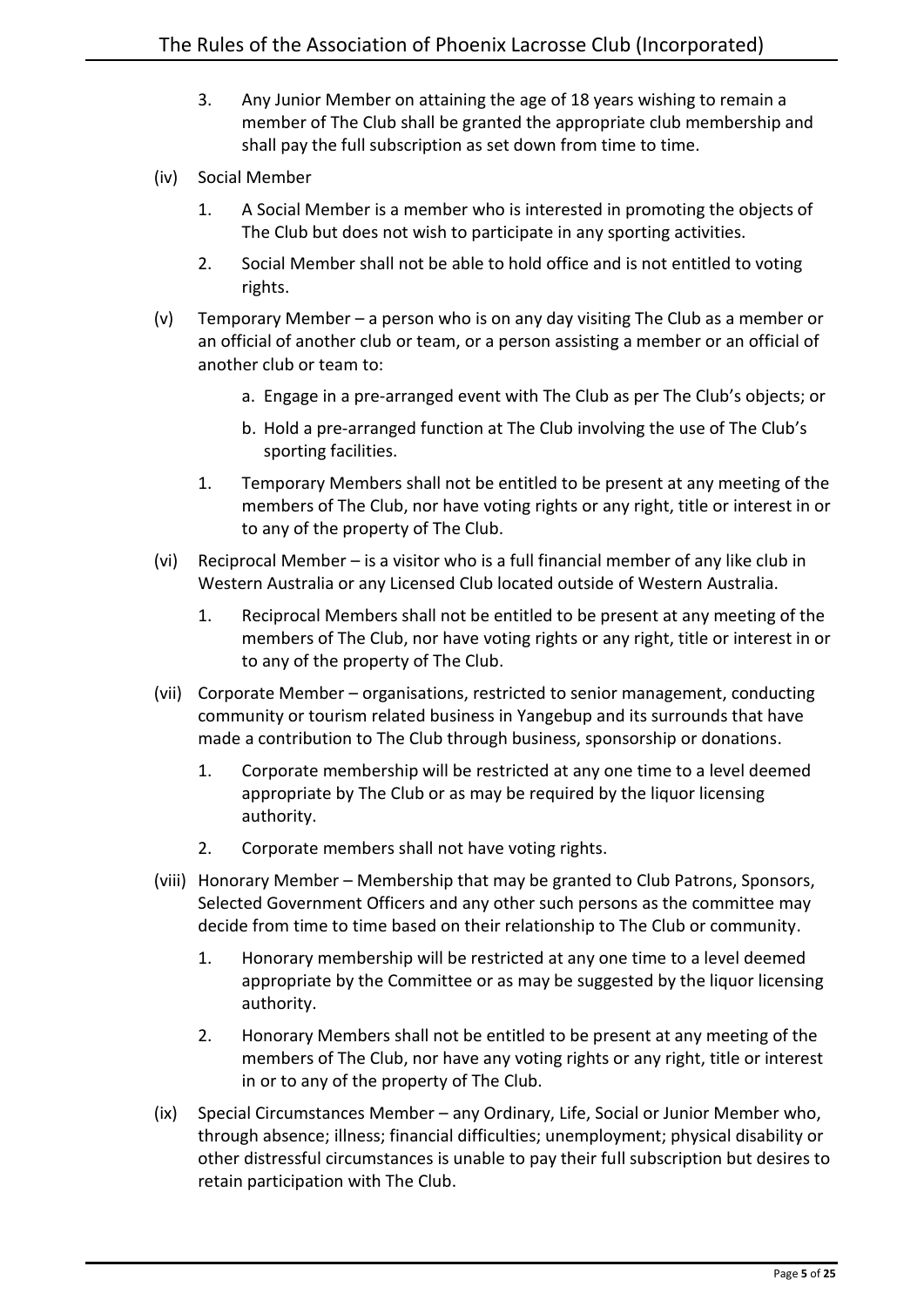- 1. The Management Committee may relieve them of part of their liability but not so as to make their total liability less than one third of the applicable subscription.
- 2. Special Circumstances Members shall have voting rights.
- (c) Temporary, Reciprocal and Honorary membership would be subject to withdrawal by any club official, including bar persons, acting on the best interests of The Club.
- (d) Cessation of Membership:
	- (i) A person ceases to be a member when any of the following takes place:
		- 1. For a member who is an individual, the individual dies;
		- 2. For a person whose title represents a corporate member, the body corporate is wound up;
		- 3. The person resigns from The Club;
		- 4. The person is expelled from The Club under Section [26;](#page-19-1)
		- 5. The person ceases to be a member under Section [10\(c\)](#page-8-3)
	- (ii) The Secretary will keep a record on file of the date on which the person ceased to be a member; and
	- (iii) The reason why the person ceased to be a member
	- (iv) A member may resign from membership of The Club by giving written notice of the resignation to the Secretary:
		- 1. The resignation takes effect when the Secretary receives the notice; or if a later time is stated in the notice, at that later time.
		- 2. A person who has resigned from membership of The Club remains liable for any fees that are owed to The Club (the owed amount) at the time of resignation.
		- 3. The owed amount may be recovered by The Club in a court of competent jurisdiction as a debt due to The Club.

#### <span id="page-5-0"></span>**6. Application to Become a Member**

- (a) Any person desiring to become a member of The Club shall sign an application form provided.
	- (i) When the application form and all subscriptions have been received, the person shall be a provisional member of the club and exercise all of the privileges of a member excluding voting rights until such time as the next Management Committee meeting.
	- (ii) At the next Management Committee meeting, the applicant will then be accepted or denied membership.
	- (iii) If membership is denied, all subscriptions shall be refunded.
- (b) No person shall be entitled to exercise any of the privileges of a member until they have paid all subscriptions due by them.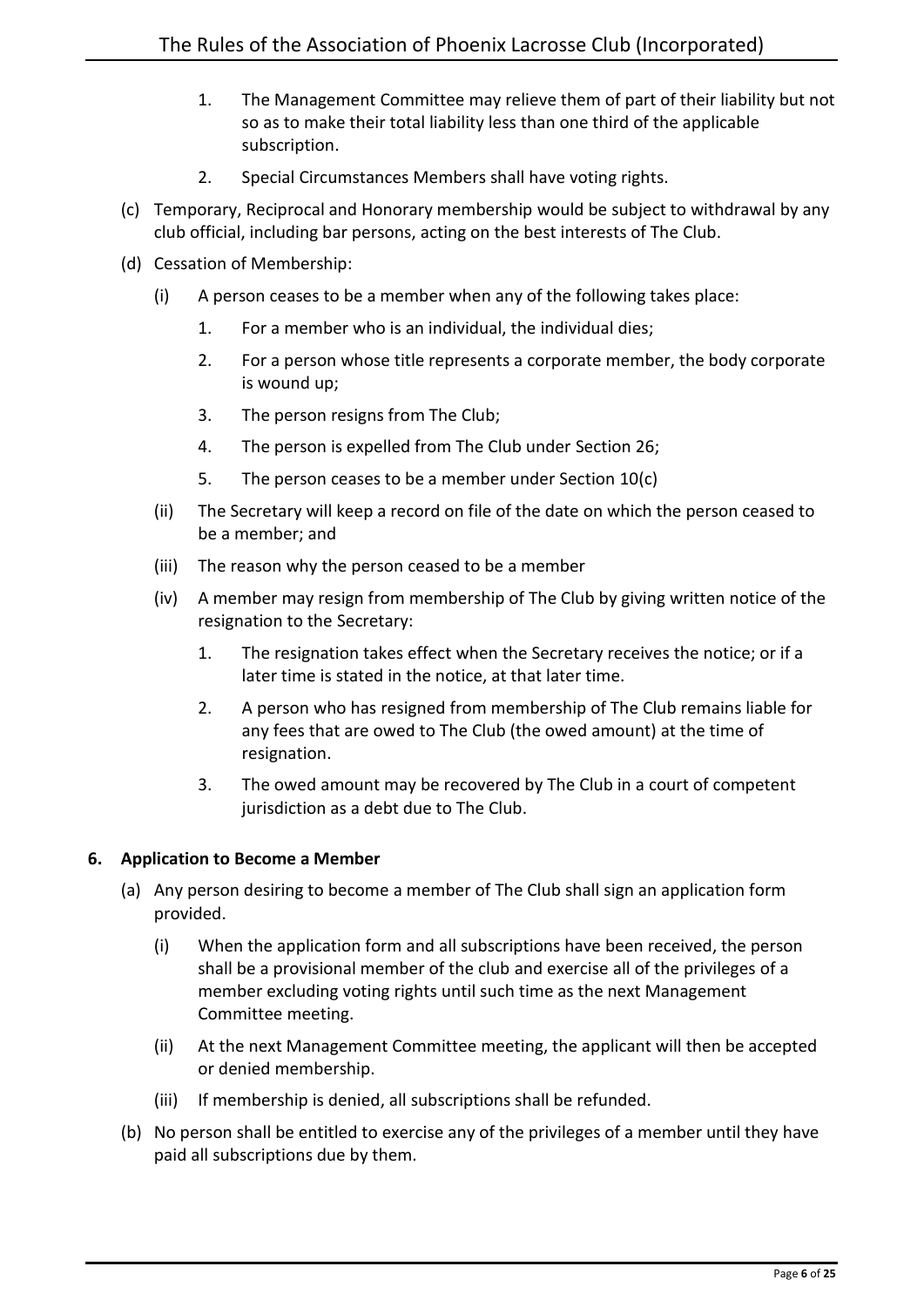- (c) The Committee shall have the right to refuse to admit any person to membership without assigning any reason for doing so.
- (d) On the election of each candidate, the Secretary shall notify the same to them, and they shall on payment of their subscription be enrolled as a Member of The Club, and become entitled to the privileges and be bound by its rules and by all consequences resulting from breach or non-performance thereof, and shall thereby absolve every person concerned in carrying out enforcing such rules from all personal responsibility or legal liability on such account.
- (e) Life Member A member may propose another member for Life Membership to the Committee in writing giving reasons that Life Membership should be granted.
	- (i) Life Membership may be conferred on any member who has rendered distinguished service to The Club or to the game of lacrosse over a period of ten (10) years or more. Election of Life Members shall be conducted according to the following conditions:
		- 1. Nomination for Life Membership shall be accompanied by a full written citation of the services rendered and the achievements made by the nominee.
		- 2. A Selection Committee shall be named comprising (3) Club Life Members appointed at the AGM and one (1) member of The Committee, appointed by The Committee.
		- 3. The nominee shall be elected to Life Membership on the receipt of a unanimous vote from the Selection Committee.
		- 4. Presentation of the award will be at an appropriate time and place as determined by The Committee.
	- (ii) The holder of a Life Membership shall be entitled to all privileges of an ordinary member, be exempt from subscriptions but shall pay any levies and capitation fees.
	- (iii) All applications shall be posted on the notice board of the Club for a period of not less than seven days before election, provided also that an interval of not less than two weeks shall elapse between nomination and election.

#### <span id="page-6-0"></span>**7. Member's Rights**

- (a) The rights and privileges of every member shall be personal and shall not be in any manner transferable by their own act or through any other person on their behalf or by operation of law.
- (b) Voting rights for each membership category are as detailed in Section 5.
- (c) Employees Members who are employees of The Club are entitled to all the rights and privileges of membership excluding those rights concerned with the selection, election and holding of office with The Club.
- (d) All members, upon successful registration, will be supplied with an electronic copy of The Club constitution or will be directed to obtain a copy of The Club constitution from The Club's website.
- (e) Upon acceptance to membership, all members agree to be bound by the rules and bylaws of The Club.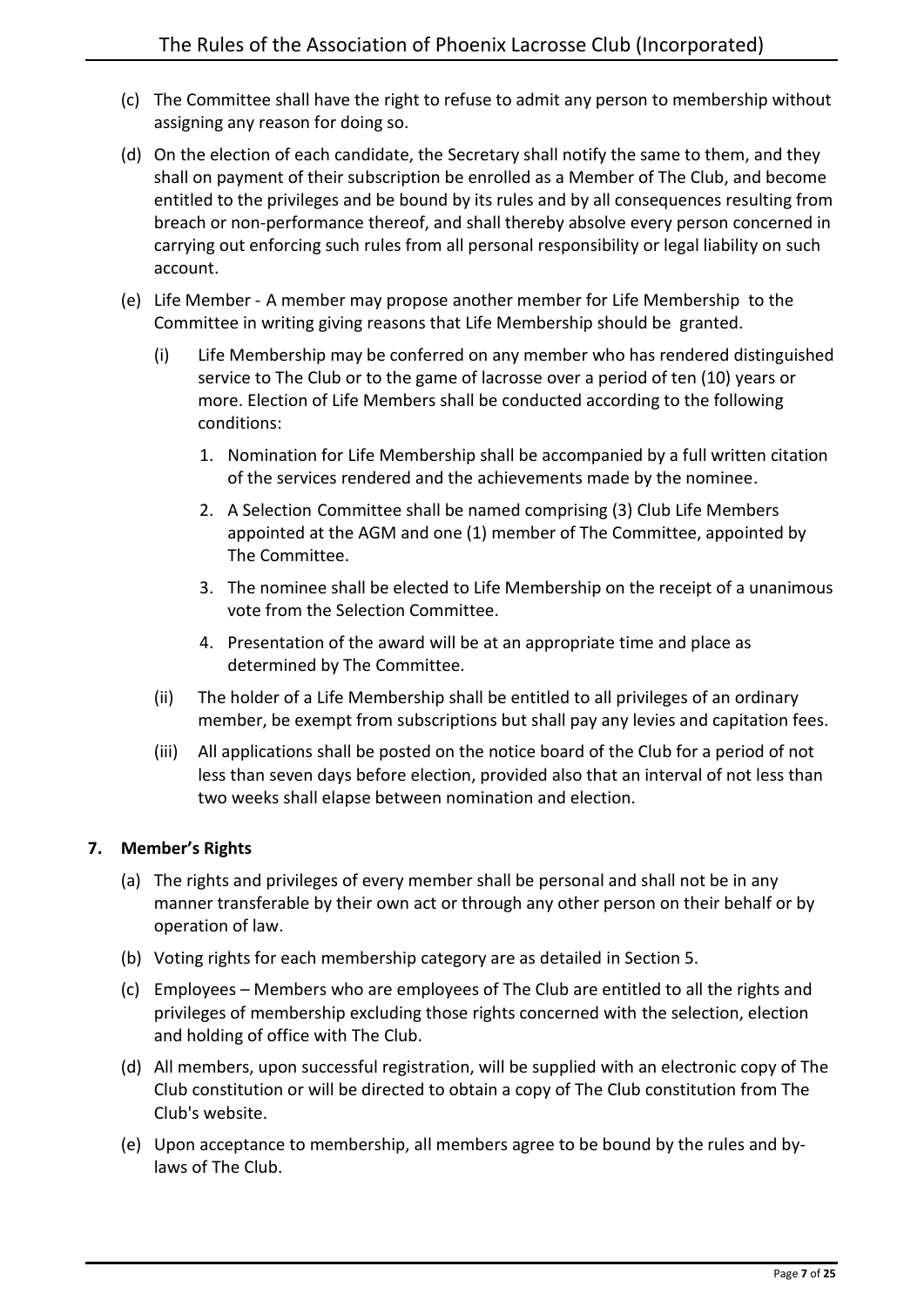- (f) Guests Ordinary, Social, Corporate and Life Members shall be at liberty to invite guests to The Club, but the number of guests shall not exceed the maximum number as contained in Section 48(4)(b) of the Liquor Act.
	- (i) A guest may attend the club a maximum of Three (3) times per annum before they must apply for membership.
- (g) A member may hold private family and business functions without limit to number of guests, providing that the sale of liquor shall be:
	- (i) ancillary to a meal supplied at The Club by or on behalf of The Club to a member and to each of the guests of that member being guests of whose attendance was given prior notice to The Club; or
	- (ii) to a member, for consumption by the guests of that member at a function held by or on behalf of that member at The Club
- (h) Functions Ordinary, Social, Corporate and Life Members are entitled to host functions on The Club premises after written application for said function has been considered and approved by the Committee.
	- (i) The Secretary will furnish the applicant with a written copy of Club rules relating to functions after the application has been approved and any additional conditions and restrictions it shall see fit.
- (i) Upon request, a member is able to inspect the Books of the Association at such time and place as is mutually convenient to the Club and the Member.
	- (i) A Member must contact the Secretary to request to inspect the Member Register.
	- (ii) The Member may make a copy of details from the Member Register but has no right to remove the Register for that purpose.
	- (iii) A Member may make a request in writing for a copy of the Member Register.
	- (iv) The Club may charge a reasonable fee to the Member for providing a copy of the Member Register, the amount to be determined by the Committee from time to time.
	- (v) A Member must not use or disclose the information on the Member Register:
		- 1. To gain access to information that a Member has deliberately denied them (that is, in the case of social, family or legal differences or disputes);
		- 2. To contact, send material to The Club or a Member for the purpose of advertising for political, religious, charitable or commercial purposes, or
		- 3. For any other purpose unless the use of the information is approved by the Committee and for a purpose:
			- a. That is directly connected with the affairs of The Club; or
			- b. Related to the provision of the information to the Commissioner in accordance with a requirement of the Act.
	- (vi) The Committee may require a Member who requests a copy of the Member Register to provide a statutory declaration setting out the purpose of the request and declaring that the purpose is connected with the affairs of The Club.

#### <span id="page-7-0"></span>**8. Subscriptions**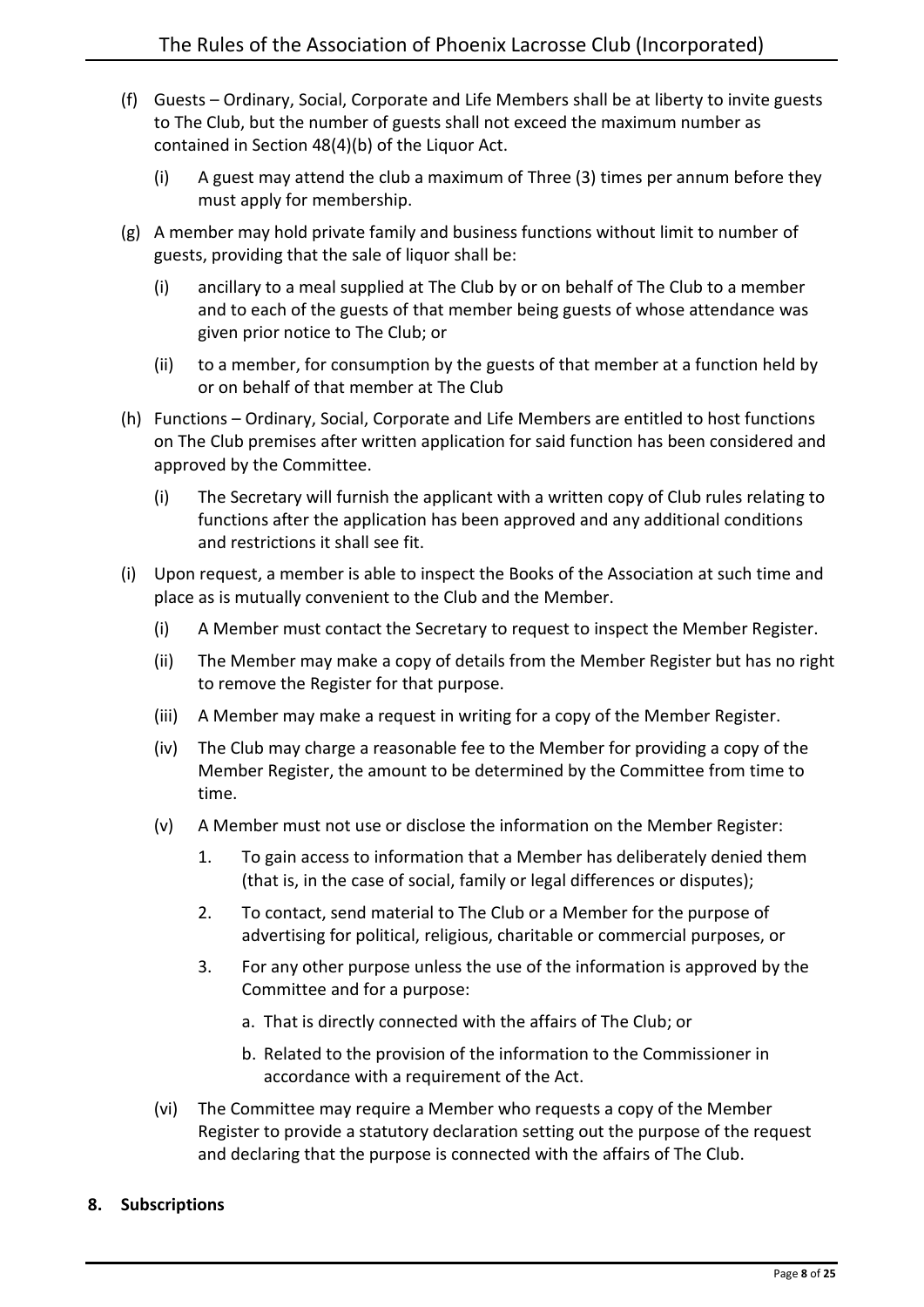- (a) The entrance fee and annual subscription of The Club shall be set by majority vote of the Committee prior to the commencement of the financial year.
- (b) Notice of the fees and subscriptions shall be notified to the members via The Club notice board.
- (c) All subscriptions are due from the first day of November in each year and are payable in advance, on or before the 30th September each year.

#### <span id="page-8-0"></span>**9. New Members**

(a) Subscriptions must be paid within two weeks of election and new members shall pay prorata amounts according to the date of acceptance as determined by the Management Committee.

#### <span id="page-8-1"></span>**10. Liability for Subscription**

- (a) Any member who does not notify the Secretary in writing before the 30 September his or her withdrawal from The Club shall be liable for the subscription for the current club year.
- (b) The Committee shall have the power by resolution to remove from the roll of members the name of any new member who fails to pay his or her subscription within two weeks from the date of his or her election.
- <span id="page-8-3"></span>(c) Any member whose subscription is in arrears after 30th September in each year shall cease to be a member, subject to Section 1[0\(d\).](#page-8-4)
- <span id="page-8-4"></span>(d) A member who is considered by the Management Committee to be going through a genuine hardship may be eligible for consideration for their membership category to be converted to Special Circumstance membership as per Section [5\(b\)\(ix\).](#page-4-0)

#### <span id="page-8-2"></span>**11. General Meetings – Annual General Meeting**

- (a) The Annual General Meeting of members shall be held every calendar year within six months after the end of The Club's financial year, with the Committee to determine the date, time and place.
	- (i) Fifteen (15) financial members shall constitute a quorum.
	- (ii) In the case of insufficient members to form a quorum being present after 30 minutes following the advertised start time for an Annual Meeting, said meeting will be automatically adjourned to re-convene at the same time seven days later and shall proceed with or without a quorum.
- (b) All Notices of Motion for consideration at the Annual Meeting must be handed to the Secretary in writing by 5pm no less than fourteen (14) days prior to the date set for said meeting.
- (c) Notice of the meeting (including date, time and location) and agenda items, including wording of Notices of Motion or proposed resolutions, must be posted on The Club notice board for seven (7) days before the date of the meeting for all members to read. If the resolution is intended to be proposed as a special resolution this will also be stated in the notice with the wording of the proposed special resolution.
	- (i) Members who have provided an email address will also be emailed a copy of the notice of the meeting, agenda items and any Notices of Motion.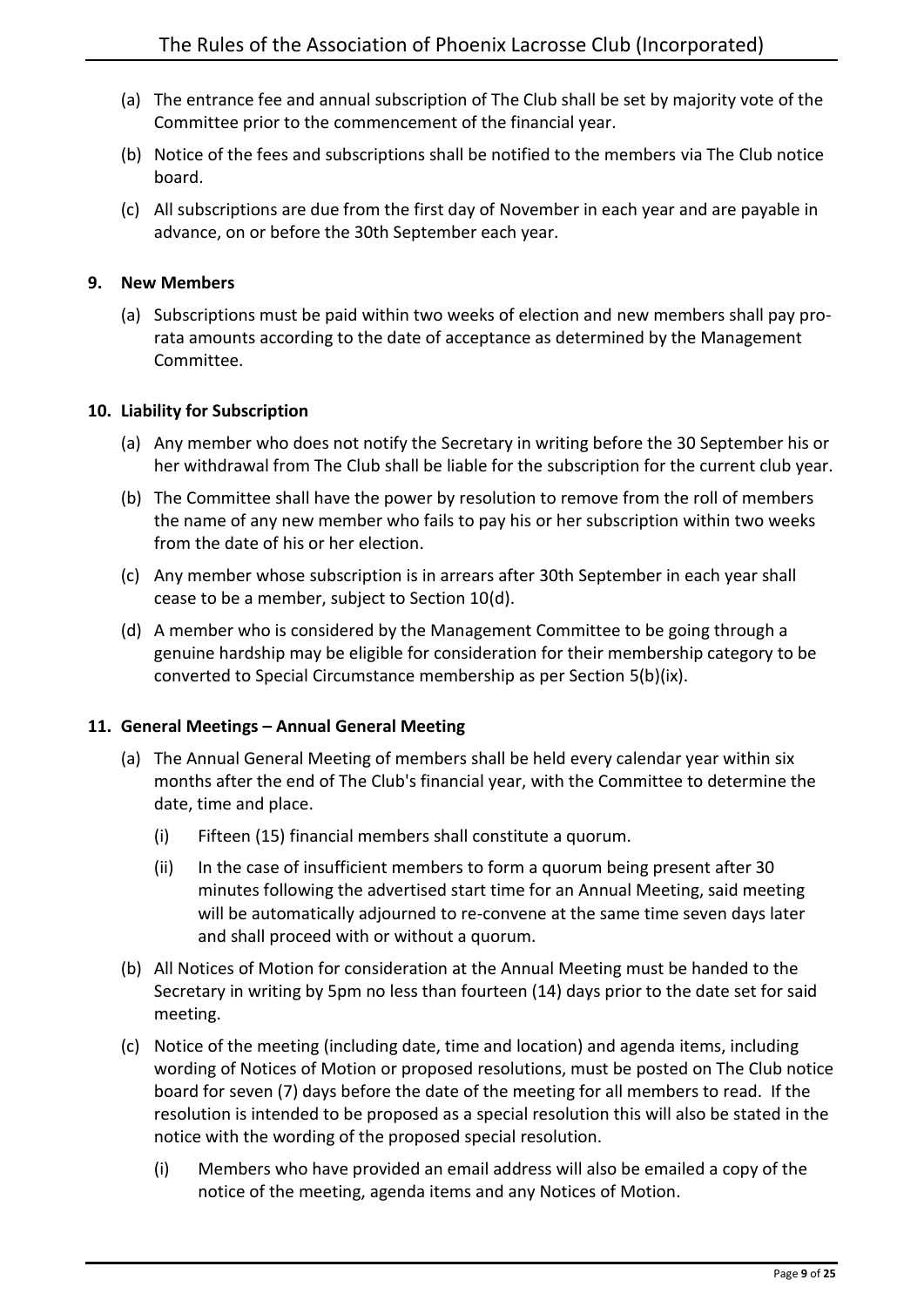- (d) The order of business at the Annual Meeting shall be as follows:
	- (i) Reading notice of meeting.
	- (ii) Reading minutes of the last Annual Meeting and any other General Meeting not yet confirmed and confirming or amending same.
	- (iii) Reading President's Report, discussion and adoption or otherwise.
	- (iv) Reading Statement of Accounts and Balance Sheet to be received or otherwise.
	- (v) Election of Management Committee.
	- (vi) Election of Reviewer/Auditor if required as outlined under section 24.
	- (vii) Special Business of which Notice of Motion has been given.
	- (viii) Other Business.

#### <span id="page-9-0"></span>**12. General Meetings – Special General Meeting**

- (a) The Management Committee may at any time call a Special General Meeting.
	- (i) Fifteen (15) shall form a quorum.
	- (ii) In the case of insufficient members to form a quorum being present after 30 minutes following the advertised start time, the meeting shall automatically adjourn to re-convene at the same time seven days later and shall proceed with or without a quorum.
- (b) A Special General Meeting shall also be called by the Committee on a requisition signed by no less than 20% of members with voting rights, stating in detail the purpose of the meeting.
	- (i) If the Committee does not convene a Special General Meeting within 35 days of the date of the requisition being received, any signatory of the requisition shall have the power to convene the meeting as per 12(c).
	- (ii) Fifteen (15) shall form a quorum.
	- (iii) In the case of insufficient members to form a quorum being present after 30 minutes following the advertised start time, the meeting shall automatically lapse.
- (c) Notice of the meeting (including date, time and location) and agenda items, including wording of Notices of Motion or proposed resolutions, must be posted on The Club notice board for seven (7) days before the date of the meeting for all members to read. If the resolution is intended to be proposed as a special resolution this will also be stated in the notice with the wording of the proposed special resolution.
	- (i) Members who have provided an email address will also be emailed a copy of the notice of the meeting, agenda items and any Notices of Motion.
- (d) Only business of which notice shall have been given as above, or in accordance with these rules, shall be transacted at a Special General Meeting.

#### <span id="page-9-1"></span>**13. General Provisions for General Meetings**

- (a) General Meetings may take place:
	- (i) where the Members are physically present together; or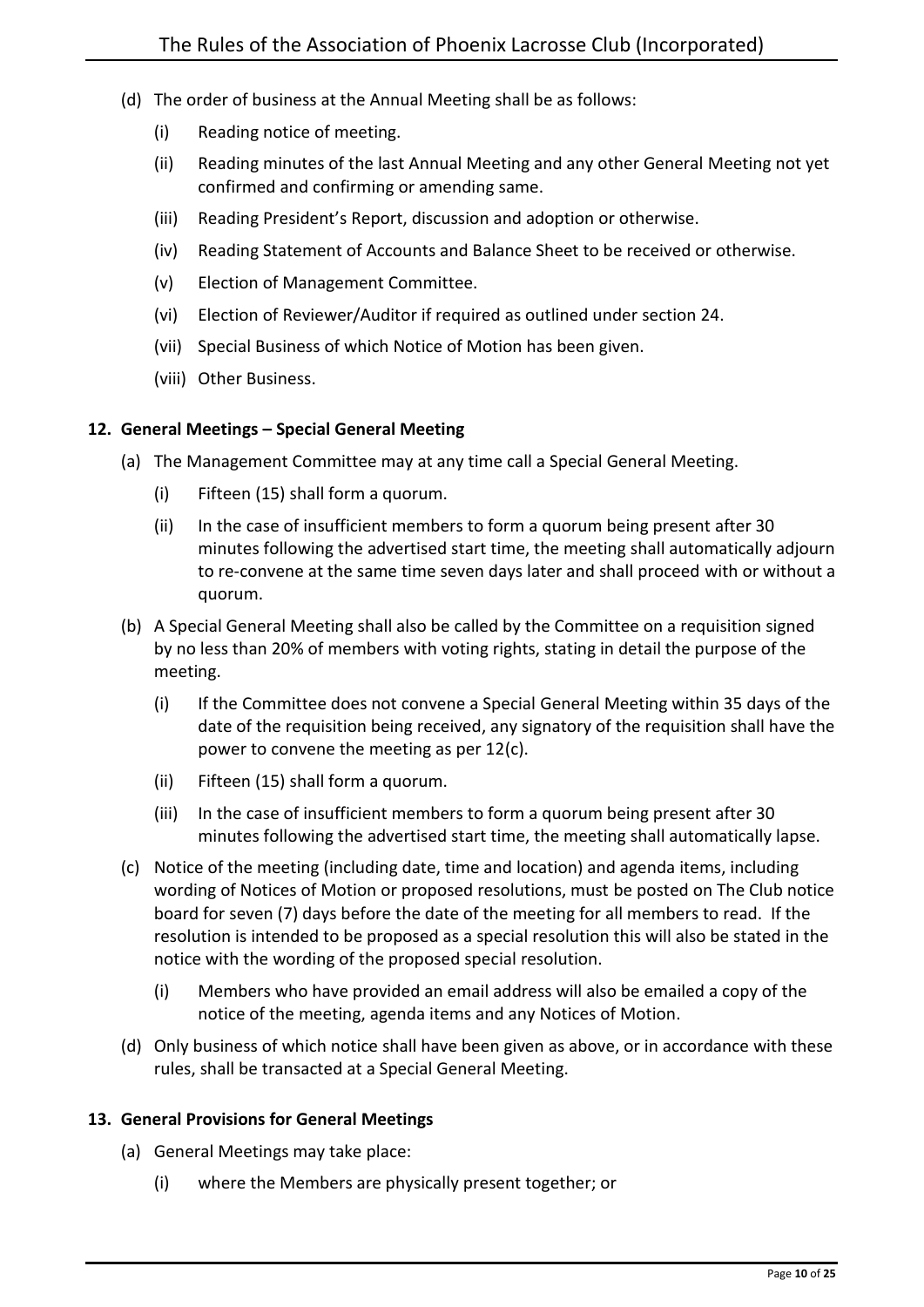- <span id="page-10-1"></span>(ii) where the Members are able to communicate by using any technology that reasonably allows the Member to participate fully in discussions as they happen in the General Meeting and in making any decisions, provided that the participation of the Member in the General Meeting must be made known to all other Members.
- (b) A Member who participates in a meeting as set out in Section 1[3\(a\)\(ii\):](#page-10-1)
	- (i) is deemed to be present at the General Meeting; and
	- (ii) continues to be present at the meeting for the purposes of establishing a quorum;

until the Member notifies the other Members that he or she is no longer taking part in the General Meeting.

- (c) The Chair of the meeting shall be the Club President or if not available a person nominated and elected by the members present.
- (d) Only members with voting rights, as per the constitution will be permitted to vote on matters at the Annual Meeting.
- (e) At any general meeting unless a poll is requested by at least 3 members with voting rights, a declaration by the Chair that a resolution has been carried or lost, and an entry to that effect in the minutes of The Club shall be sufficient evidence of the decision.
- (f) The Chairperson shall have the casting vote only/a deliberate and casting vote and shall decide all questions of order unless otherwise provided by these rules.

#### <span id="page-10-0"></span>**14. General Provision**

- (a) No member shall be entitled to take any legal action against The Club, other than a claim for goods sold and delivered and services rendered, and must conform to the decisions of the Committee and in the case of an appeal, to the decision of the General Meeting to which he or she may appeal.
- (b) These rules shall be the rules of The Club and shall be binding on members.
- (c) The interpretation of these rules and any by-laws of The Club shall, unless set aside by a general meeting called for that purpose, be in the sole determination of the Committee whose decision shall be binding on all members.
- (d) Correct accounts and books shall be kept showing the financial affairs of The Club and the particulars usually shown in books of accounts of a like nature.
- <span id="page-10-2"></span>(e) The clubhouse and other club facilities is to be provided and maintained from the joint funds of The Club and no person shall be entitled under these rules to derive any benefit or advantage from The Club which is not shared equally by every member thereof.
- (f) Section 1[4\(e\)](#page-10-2) does not prevent:
	- (i) the payment in good faith of remuneration to any officer, employee or Member in return for any services actually rendered to The Club or for goods supplied in the ordinary and usual course of business;
	- (ii) the payment of interest at a rate not exceeding the prevailing market rate published by the Reserve Bank of Australia as the "Cash Rate Target" from time to time on money borrowed from any Member;
	- (iii) the payment of reasonable and proper rent by The Club to a Member for premises leased by the Member to The Club; or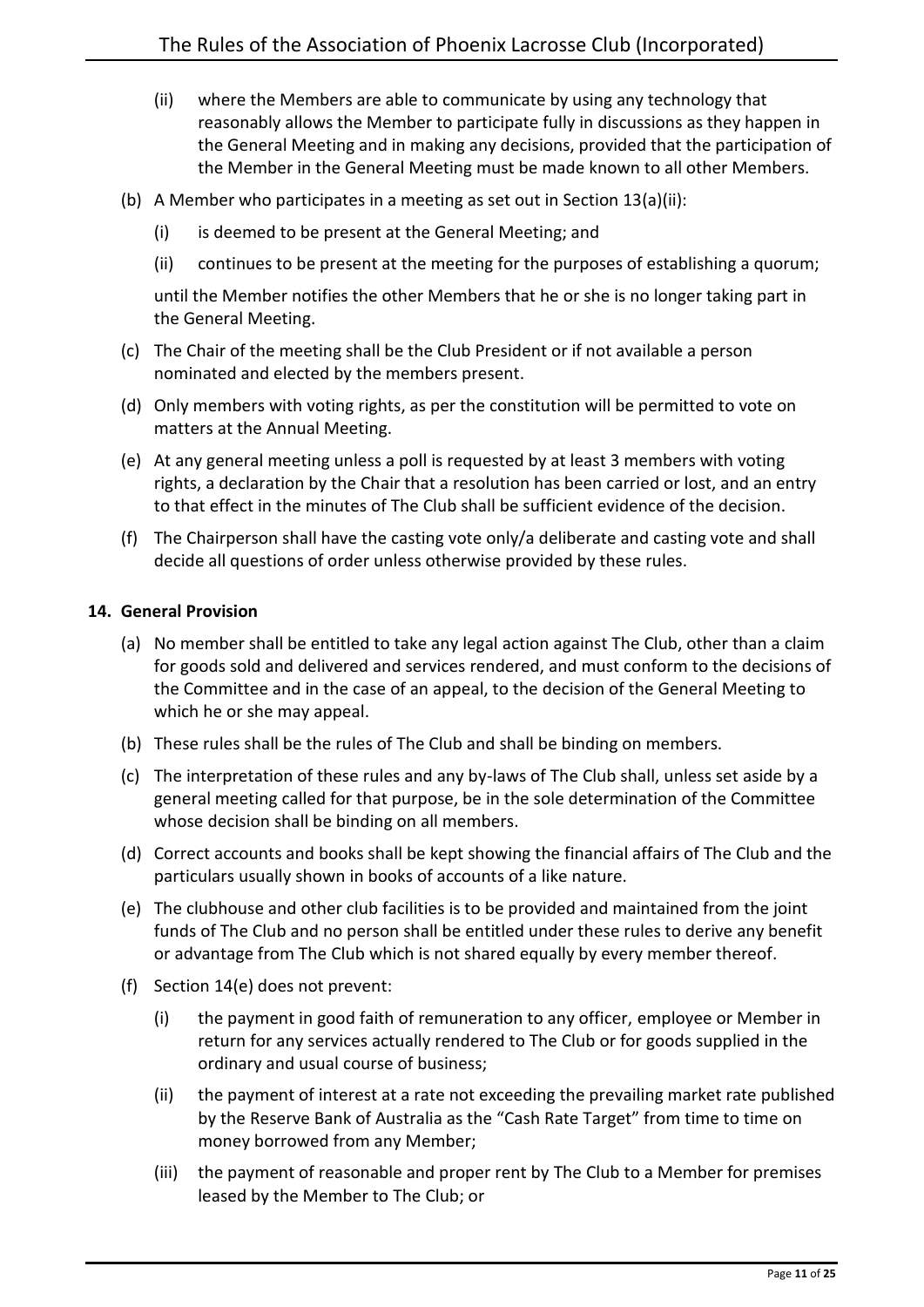- (iv) the reimbursement of expenses incurred by any Member or any Committee Member on behalf of The Club.
- (v) the reimbursement of a Committee Member's travelling and other expenses as properly incurred:
	- 1. in attending Committee Meetings or sub-committee meetings;
	- 2. in attending any General Meetings of The Club; and
	- 3. in connection with The Club's business.
- (vi) The payment of an honorarium to Committee Members as determined by members by special resolution at an Annual or Special General meeting.

#### <span id="page-11-0"></span>**15. Election of Office Bearers**

- (a) The management of The Club shall be vested in a Management Committee consisting of eight (8) committee persons elected for a 2 year term with half of committee being elected each year.
- (b) The annual election of officers shall be by ballot at each Annual Meeting in the presence of the returning officer and two scrutineers elected by the members present at such meeting.
	- (i) Members unable to attend the meeting may lodge a vote on The Club approved ballot paper with the Secretary at least 2 days prior to the meeting, having also recorded and signed an apology for the meeting on an outer sealed envelope that contains the sealed ballot paper.
		- 1. This approved ballot paper must be distributed directly to the member.
	- (ii) All other votes shall be cast at the Annual Meeting.
- (c) Nominations for 8 individual positions on Management Committee must be in writing signed by the proposer and nominee and must be in the hands of the Manager by 5pm not less than seven (7) days before the Annual General Meeting.
- (d) The nominations shall be exhibited on the notice board or electronically posted at least three (3) days prior to the said meeting.
- (e) In case no more than the required number of officers shall be nominated, those so nominated shall be declared elected.
- (f) If there shall be insufficient nominations to fill the whole of the vacancies of the list of officers, those nominated shall be declared elected and shall have power to fill the vacancies and any casual vacancies that may occur.

#### <span id="page-11-1"></span>**16. The Management Committee and Conditions**

- (a) The Executive positions on the Management committee shall be President, Vice President, Secretary, Treasurer and any other as determined by the full committee, and shall be elected at the first meeting of the elected management committee.
- (b) The quorum at all Committee meetings shall be 5 members.
- (c) Committee Meetings may take place:
	- (i) where the Committee Members are physically present together; or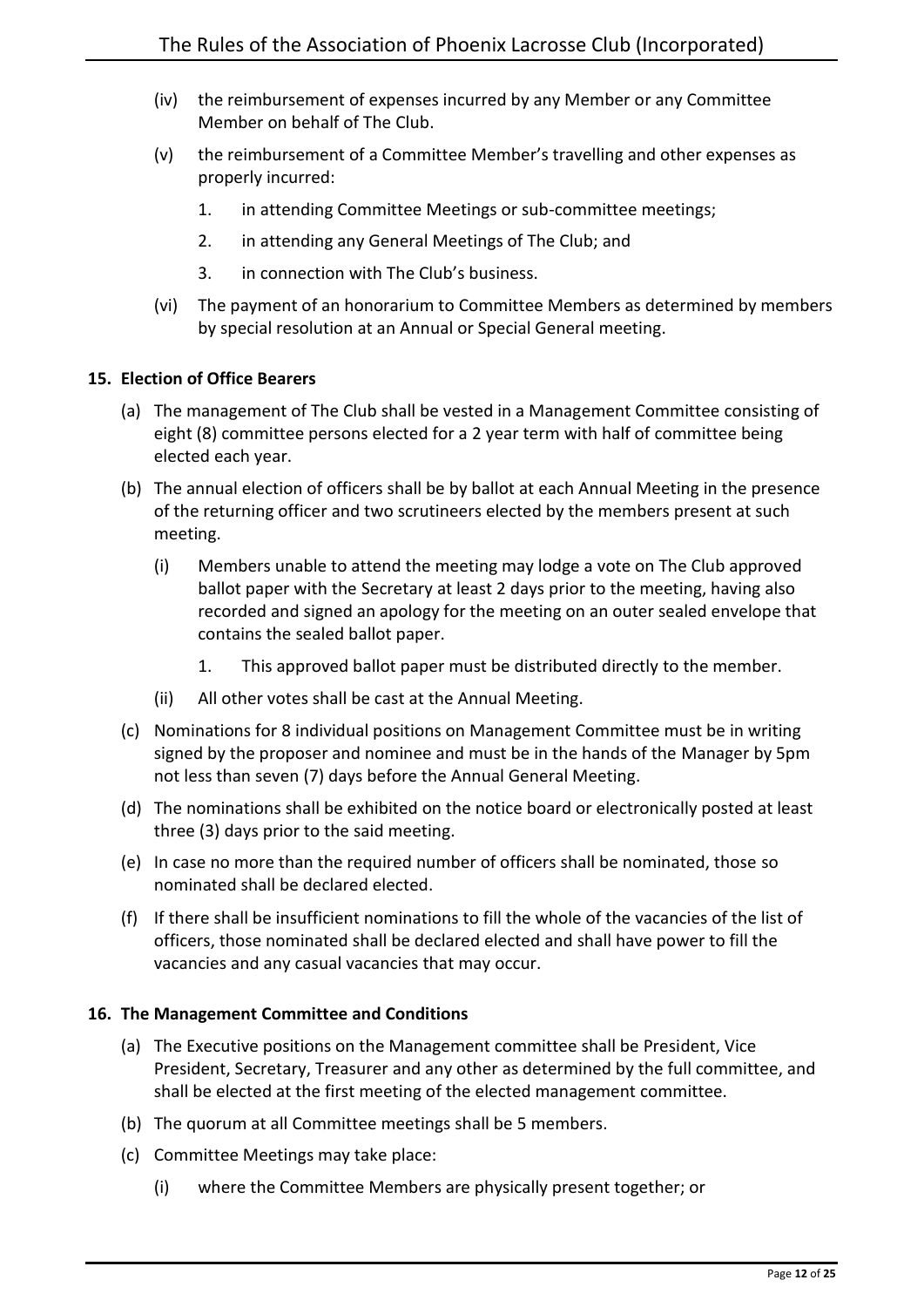- <span id="page-12-0"></span>(ii) where the Committee Members are able to communicate by using any technology that reasonably allows the Committee Member to participate fully in discussions as they happen in the Committee Meeting and in making decisions, provided that the participation of the Committee Member in the Committee Meeting must be made known to all other Members.
- (d) A Committee Member who participates in a meeting as set out in Section  $16(c)(ii)$ :
	- (i) is deemed to be present at the Committee Meeting; and
	- (ii) continues to be present at the meeting for the purposes of establishing a quorum,

until the Committee Member notifies the other Committee Members that he or she is no longer taking part in the Committee Meeting.

- (e) The Committee may pass a resolution outside a Committee meeting if:
	- (i) Identical copies of a document are circulated to each Committee Member detailing:
		- 1. Motion
		- 2. Mover
		- 3. Seconder
	- (ii) The document shall be circulated:
		- 1. By email to address on Register of Members
		- 2. In person
	- (iii) All Committee Members shall:
		- 1. Return circulated document through email or in person, indicating acceptance or rejection of the motion; or
		- 2. Reply to email, quoting the motion and indicating acceptance or rejection of the motion.
	- (iv) Taken together, all signed copies of the document will constitute the same document.
	- (v) The resolution shall be decided by a majority vote after all Committee Members have cast a vote under Section 16(f)(iii).
- (f) Committee meetings shall be held at least three (3) times per year.
- <span id="page-12-2"></span>(g) Special meetings may be called by the President, Secretary or on the request of three members of the Committee.
- (h) The Management Committee is able to determine the distribution of Committee Meetings minutes, as detailed in the by-law.
- (i) All Members, or other guests, may attend Committee Meetings if invited by the Committee but the person shall not have any right to comment without invitation, or vote on any matter, or to be provided with copies of any agenda, minutes of meetings, or documents presented to such meetings.
- <span id="page-12-1"></span>(j) No member of the Committee shall be held to have resigned his/her seat until his/her resignation, in writing, has been accepted by the Committee.
- (k) Committee Vacancies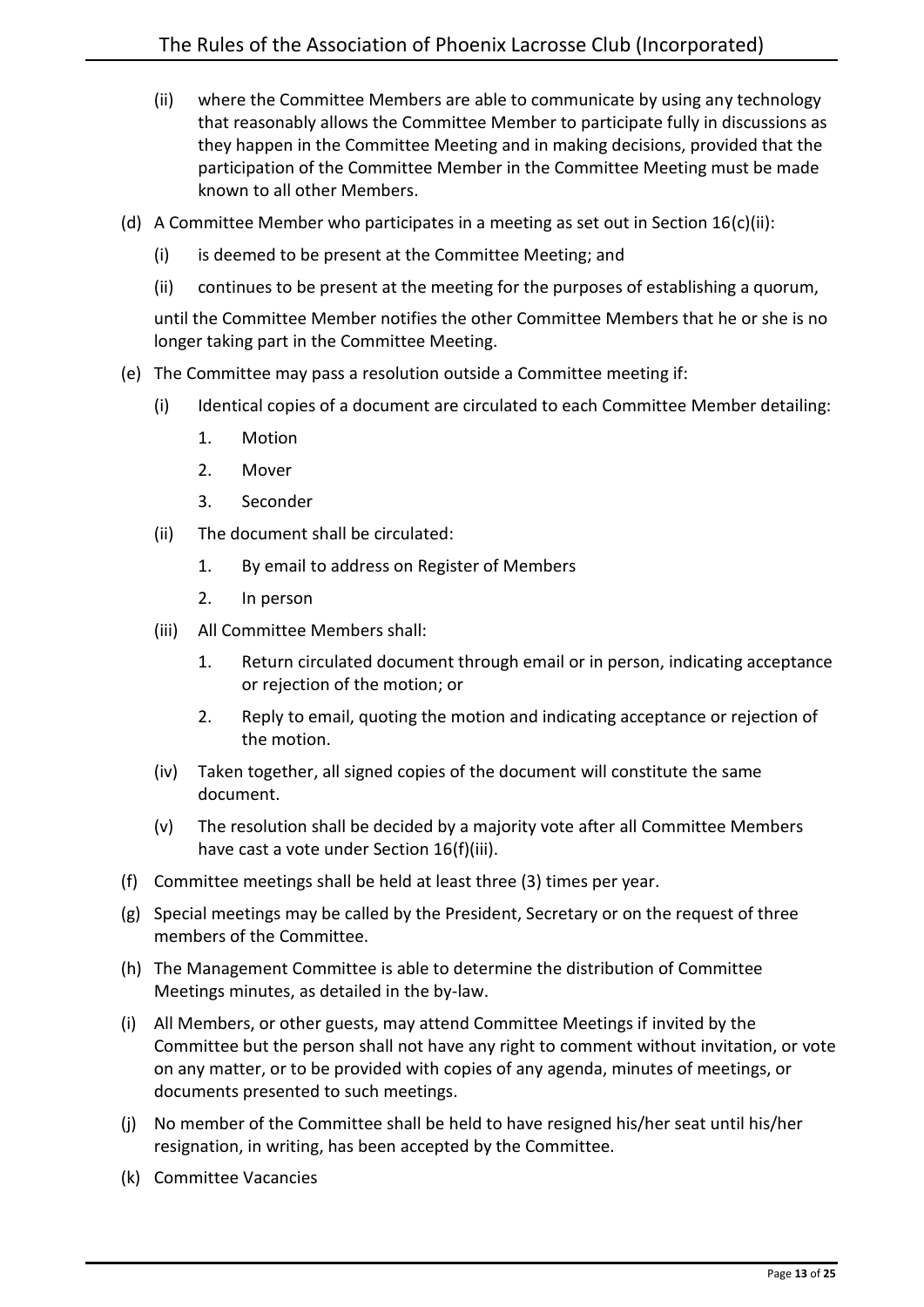- (i) Any vacancy occurring in the Committee as per Section 17 may be filled at a meeting of the Committee when a member may be elected to fill such a vacancy until the next election provided the member elected at such Committee meeting shall hold office in the place of, and upon the same terms and conditions as their predecessor, had the latter continued in the office.
- (ii) In the vacancy of the President then the Vice President shall become President.
- (iii) A casual vacancy of Vice President shall be filled by the Committee from a Member of the Management Committee.
- (iv) If vacancies in the Management Committee result in the number of Committee Members being less than the number fixed under Section 16(c), the continuing Committee Members may act to only:
	- 1. increase the number of Members on the Committee to the number required for a quorum; or
	- *2.* convene a General Meeting of The Club
- <span id="page-13-1"></span>(l) The President shall preside at all meetings of the Committee of The Club and, in his or her absence the Vice President.
	- (i) Should neither be present, the meeting shall elect a Chairperson.
- (m) All resolutions of the Committee shall be decided by a majority vote of all those present.
	- (i) In the case of equality of votes, the President/Chair shall have casting vote.
- (n) The President or in his or her absence, the acting President shall be authorised to speak on behalf of The Club.
- (o) Any act performed by the Committee, a sub-committee or a person acting as a Committee Member is deemed to be valid even if the act was performed when:
	- (i) there was a defect in the appointment of a Committee Member, subcommittee or person holding a subsidiary office; or
	- (ii) a Committee Member, a sub-committee member or a person holding a subsidiary office was disqualified from being a Committee/sub-committee Member as per Section [19\(g\)](#page-16-1) or 19(g) as a result of bankruptcy or conviction of a relevant criminal offence.

#### <span id="page-13-0"></span>**17. Ceasing to be a member of the Management Committee**

- (a) A casual vacancy occurs in the office of a Committee Member and that office becomes vacant if the Committee Member:
	- (i) dies;
	- (ii) ceases to be a Member;
	- (iii) becomes disqualified from holding a position under Section 19(g) or 19(h) as a result of bankruptcy or conviction of a relevant criminal offence;
	- (iv) becomes permanently incapacitated by mental or physical ill-health;
	- (v) resigns from office under Section [16\(j\);](#page-12-1)
	- (vi) is absent from more than: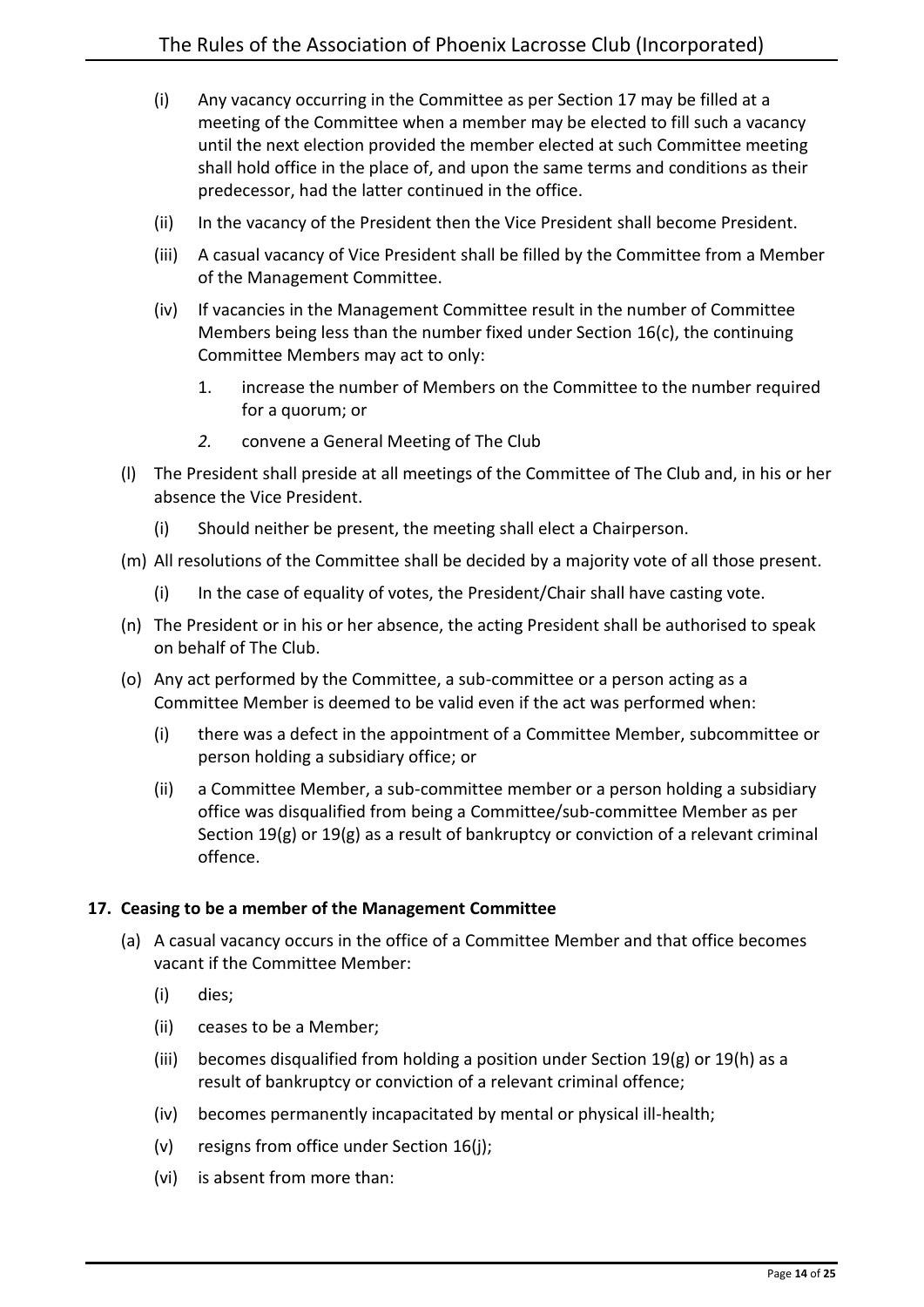- 1. three consecutive Committee Meetings without a good reason; or
- 2. three Committee Meetings in the same Financial Year without tendering an apology to the person presiding at each of those Committee Meetings,
- (vii) Is removed from office under by resolution at a General Meeting of The Club if a majority of the Members present and with voting rights at the meeting vote in favour of the removal.
	- 1. The Committee Member who faces removal from the Committee must be given a full and fair opportunity at the General Meeting to decide the proposed resolution, to state his or her case as to why the Member should not be removed from his or her position on the Committee.
	- 2. If all Committee Members are removed by resolution at a General Meeting, the Members must, at the same General Meeting, elect an interim Committee.
	- 3. The interim Committee must, within two months, convene a General Meeting of The Club for the purpose of electing a new Committee.

#### <span id="page-14-0"></span>**18. Powers of the Committee**

- (a) The business of The Club shall be managed by the Committee who may exercise all powers of The Club, except those required to be exercised by The Club at a General Meeting.
- (b) Without prejudice to the powers conferred by the last preceding rule, the Committee shall, subject to the by-laws, have power to do the following things:
	- (i) To purchase or otherwise acquire any books, newsletters or periodicals and dispose of them as it may see fit.
	- (ii) To determine from time to time the conditions on which and time when, members may use the property of The Club or any part or parts thereof, and when and under what conditions the premises of The Club or any part or parts thereof, shall be used by members.
	- (iii) To determine what person, if any, not being members of The Club shall be permitted to use the premises of The Club or any part or parts thereof and during what time and under what conditions and when and at what times and places and under what conditions such persons shall be supplied with refreshments and accommodation.
	- (iv) To appoint any other officials or servants of The Club and to remove them as occasions may require at their discretion and to define their respective duties. Persons appointed to paid positions shall be engaged under a contract, award or classification of work in the Registered and Licensed Clubs Award (2010) and its amendments.
	- (v) To delegate, subject to such conditions as it thinks fit any of its powers to sub committees consisting of such members of the Committee and other members of The Club co-opted for the purpose as it may determine and to make such regulations as to the proceedings of such sub committees as may be thought desirable.
	- (vi) To regulate and control their own meeting and the transaction of business.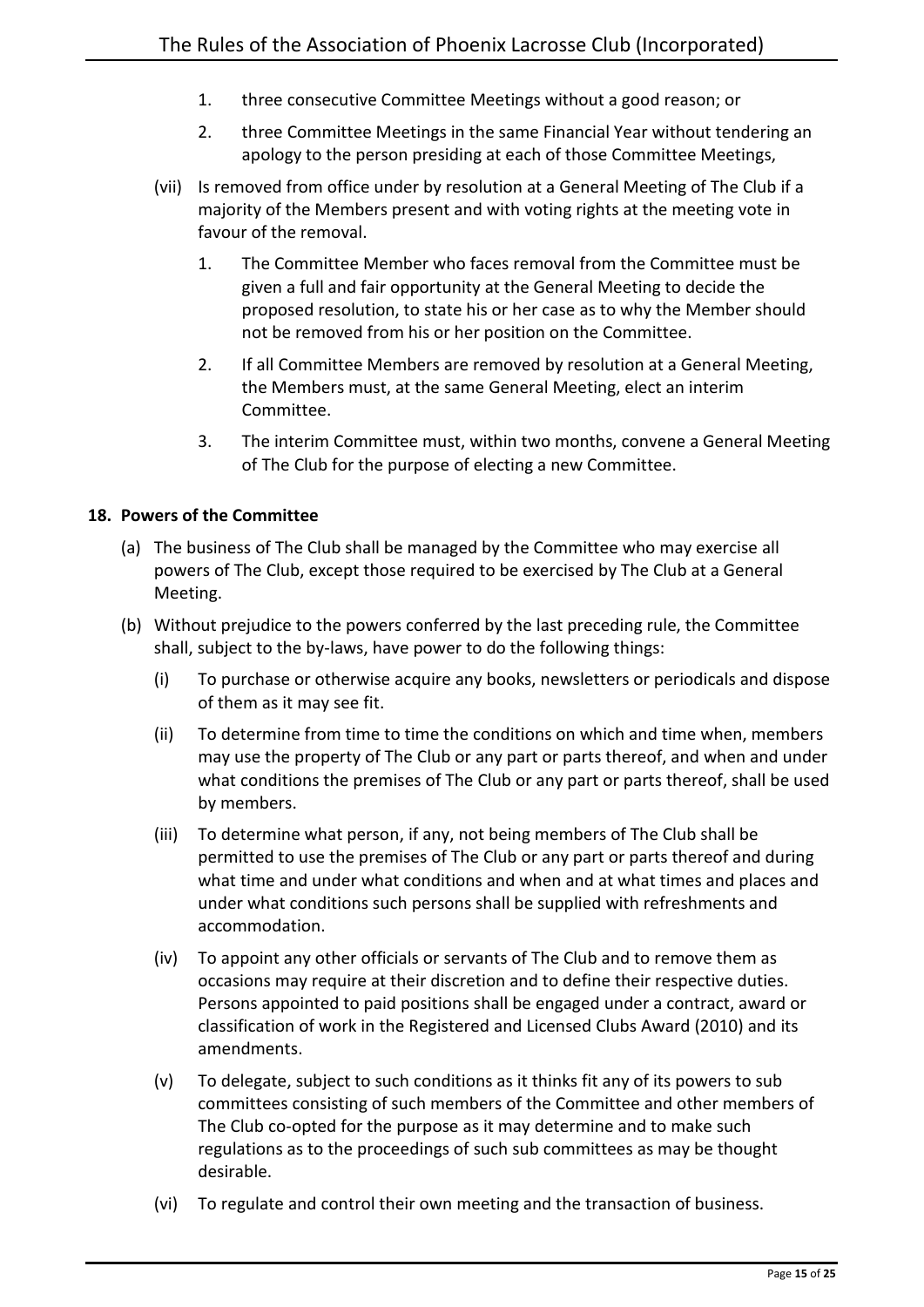- (vii) To reimburse expenses of any servant of The Club for faithful and diligent service as deemed fit.
- (viii) In accordance with the rules, to suspend, or expel any member.
- (ix) To enter into or accept any lease or tenancy of the premises where on The Club shall conduct its affairs or of any furniture, goods and effects, which may be required for the use of The Club on such terms and on such conditions as The Club, may deem expedient.
- (x) To take and defend all legal proceedings by or on behalf of The Club and to appoint all necessary Attorneys for any such purpose.
- (xi) To borrow, raise or secure the payment of money, and to sell and dispose of the assets of The Club up to \$3,000.
- <span id="page-15-1"></span>(xii) To make, alter and repeal by-laws not inconsistent with these rules regulating the use and management of The Club premises, the admission of members and the conduct of The Club and its affairs generally.
- (xiii) To do and perform any other act, matters and things in connection with or relative to the management of The Club as shall not by these rules require to be done by The Club in General Meetings.
- (xiv) To appoint such number of delegates to sporting bodies and associations with which The Club may from time to time be affiliated as may be required by the rules thereof and such delegates shall hold office in accordance with the rules of such sporting bodies and associations respectively.
- (xv) Every member of the Committee shall be indemnified against any loss, expenses or liability incurred by reason of any act or deed performed by him/her in good faith on behalf of the Committee and the Committee may use the funds of The Club for any such purpose required, together with any reasonable expenses incidental to Committee activities.

#### <span id="page-15-0"></span>**19. Role and Responsibilities of Committee Members**

- (a) Obligations of the Committee
	- (i) The Committee must take all reasonable steps to ensure The Club complies with its obligations under the Act and these Rules.
- (b) Responsibilities of Committee Members
	- (i) A Committee Member must exercise his or her powers and discharge his or her duties with a degree of care and diligence that a reasonable person would exercise in the circumstances.
	- (ii) A Committee Member must exercise his or her powers and discharge his or her duties in good faith in the best interests of The Club and for a proper purpose.
	- (iii) A Committee Member or former Committee Member must not improperly use information obtained because he or she is a Committee Member to:
		- 1. gain an advantage for himself or herself or another person; or
		- 2. cause detriment to The Club.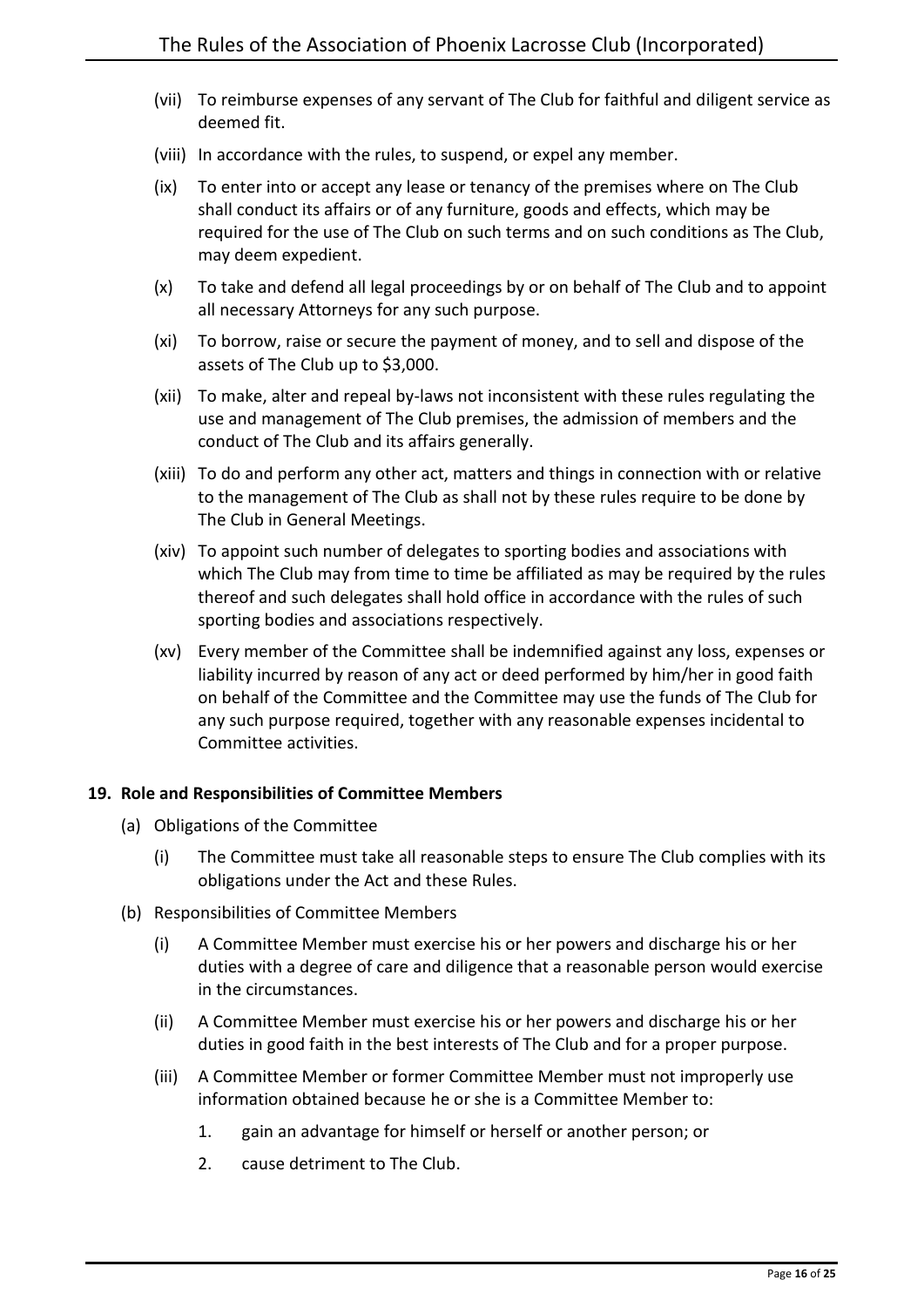- (iv) A Committee Member or former Committee member must not improperly use his or her position to:
	- 1. gain an advantage for himself or herself or another person; or
	- 2. cause detriment to The Club.
- <span id="page-16-2"></span>(c) A Committee Member having any material personal interest, i.e.: financial or nonfinancial interests, in a matter being considered at a Committee Meeting must:
	- (i) as soon as he or she becomes aware of that interest, disclose the nature and extent of his or her interest to the Committee;
	- (ii) disclose the nature and extent of the interest at the next General Meeting of The Club; and
	- (iii) not be present while the matter is being considered at the Committee Meeting or vote on the matter.
- (d) Section 1[9\(c\)](#page-16-2) does not apply in respect of a material personal interest that:
	- (i) exists only because the Committee Member belongs to a class of persons for whose benefit The Club is established; or
	- (ii) the Committee Member has in common with all, or a substantial proportion of, the members of The Club.
- (e) The Manager must record every disclosure made by a Committee Member under Section 1[9\(c\)](#page-16-2) in the minutes of the Committee Meeting at which the disclosure is made.
- (f) No Committee Member shall make any public statement or comment or cause to be published any words or article concerning the conduct of The Club unless the person is authorised by the Committee to do so and such authority is recorded in the minutes of the Committee Meeting.
- <span id="page-16-1"></span>(g) No person shall be entitled to hold a position on the Committee if the person is, according to the Interpretation Act section 13D, a bankrupt or a person whose affairs are under insolvency laws unless the person has obtained the consent of the Commissioner.
- (h) No person shall be entitled to hold a position on the Committee if the person has been convicted of, or imprisoned in the previous five years for:
	- (i) an indictable offence in relation to the promotion, formation or management of a body corporate;
	- (ii) an offence involving fraud or dishonesty punishable by imprisonment for a period of not less than three months; or
	- (iii) an offence under Part 4 Division 3 or section 127 of the Act;

unless the person has obtained the consent of the Commissioner.

(i) As soon as is practicable after a person has ceased to be a member of the management committee of The Club, all relevant documents, records and security items (including passwords and keys) must be delivered to a member of the management committee of The Club.

#### <span id="page-16-0"></span>**20. Chairperson**

(a) The Chairperson: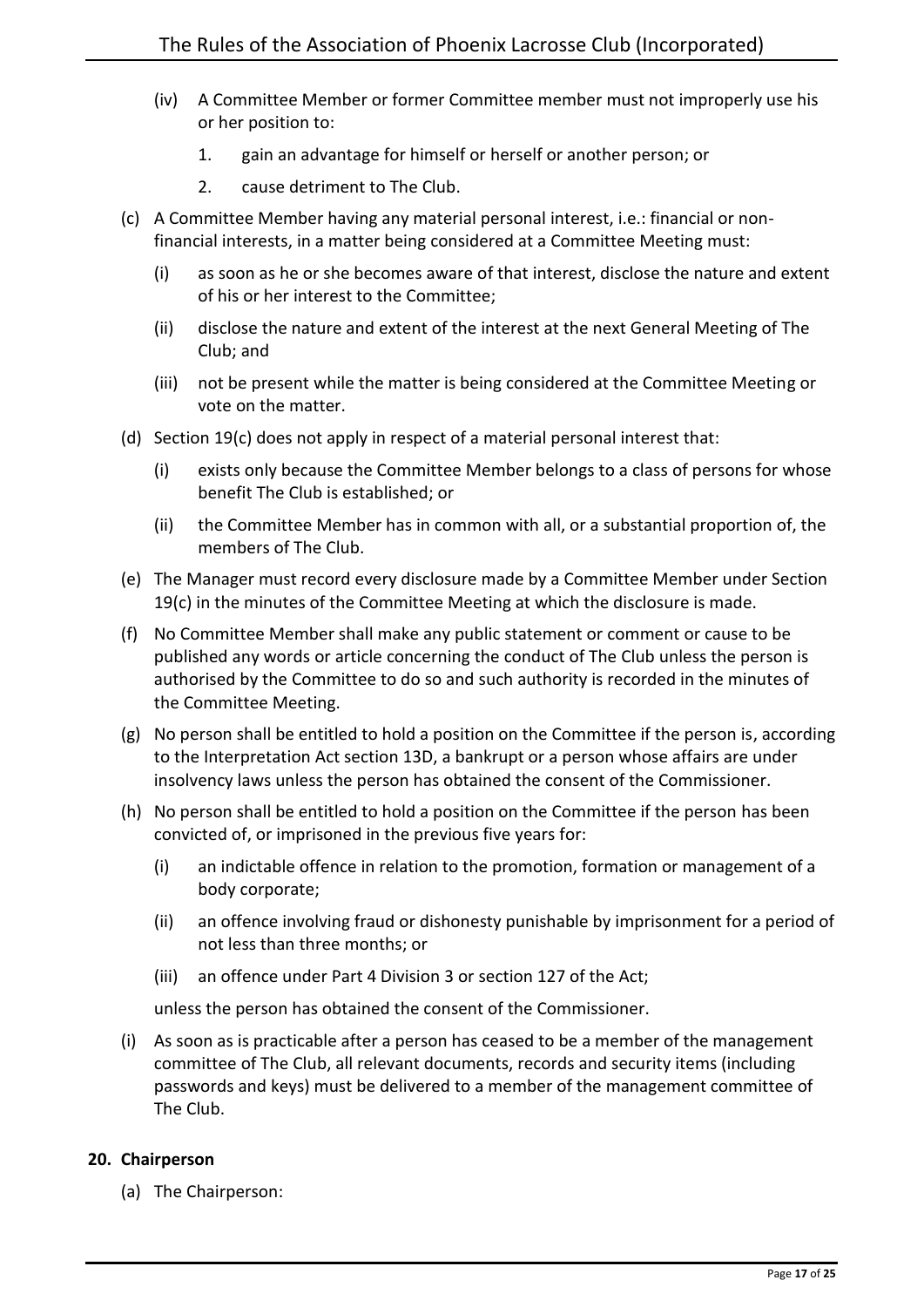- (i) must consult with the Secretary regarding the business to be conducted at each Committee Meeting and each General Meeting
- (ii) may convene special meetings of the Committee under Section [16\(g\)](#page-12-2)
- (iii) may preside over Committee Meetings under Sectio[n 16\(l\)](#page-13-1)
- (iv) may preside over General Meetings under Sections [11](#page-8-2) and [12;](#page-9-0) and
- (v) must ensure that the minutes of a General Meeting or Committee Meeting are reviewed and signed as correct

#### <span id="page-17-0"></span>**21. Secretary**

- (a) The Secretary must:
	- (i) co-ordinate the correspondence of The Club;
	- (ii) consult with the Chairperson about all business to be conducted at meetings and convene General Meetings and Committee Meetings, including preparing the notices of meetings and of the business to be conducted at each meeting;
	- (iii) keep and maintain in an up to date condition the rules of The Club and any by-laws of The Club;
	- (iv) maintain the register of the Members including the email, street, postal address or information by means of which contact can be made of each member;
	- (v) update the register within 28 days of new members, members resigning, members suspended/expelled and in the latter case, include date in which member ceases and reasons for cessation of membership.
	- (vi) maintain the record of office holders of The Club.
		- 1. Committee members may nominate a business address, post office box address or email address to be used in the record in place of their personal address;
	- (vii) ensure the safe custody of the Books, with the exception of the Accounting Records, of The Club;
	- (viii) keep full and correct minutes of Committee Meetings for approval at the next Management Committee meeting, which will then be stored and distributed as per the by-law;
	- (ix) keep full and correct minutes of General Meetings, which will be distributed to all members within 30 days of the General Meeting via The Club's notice board and will be tabled for adoption at the next General Meeting; and
	- (x) perform any other duties as are imposed by these Rules or The Club on the Secretary.

#### <span id="page-17-1"></span>**22. Treasurer**

- <span id="page-17-2"></span>(a) The Treasurer must:
	- (i) ensure all moneys payable to The Club are collected, and that receipts are issued for those moneys in the name of The Club;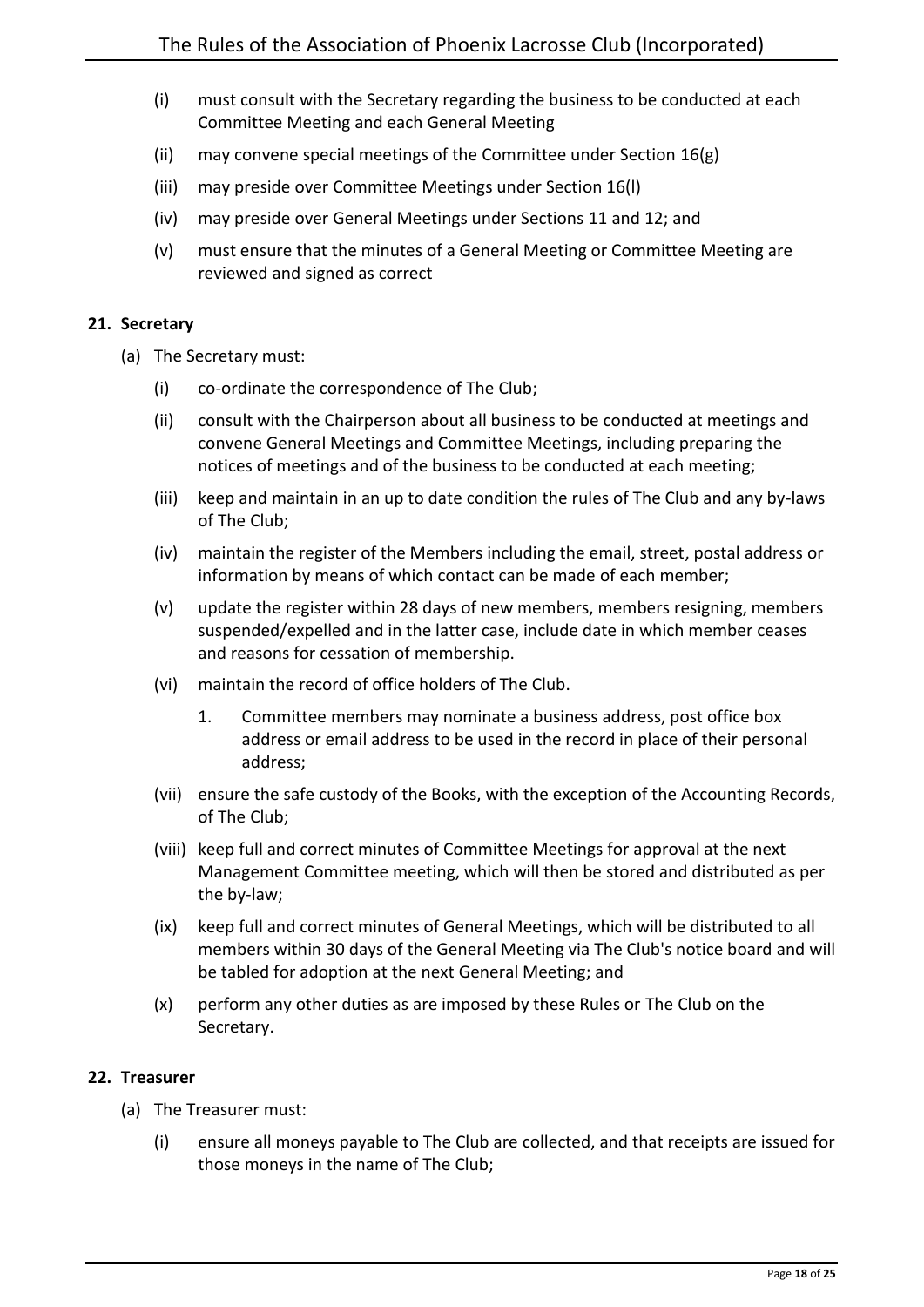- (ii) ensure the payment of all moneys referred to in Section 22(a[\)\(i\)](#page-17-2) into the account or accounts of The Club as the Committee may from time to time direct;
- (iii) ensure timely payments from the funds of The Club with the authority of a General Meeting or of the Committee, with all cheques, drafts, bills of exchange, promissory notes and other negotiable instruments of The Club signed by either:
	- 1. 2 committee members; or
	- 2. one committee member and a person authorised by the committee
- (iv) ensure that The Club complies with the account keeping requirements in Part 5 of the Act;
- (v) ensure the safe custody of the Financial Records of The Club and any other relevant records of The Club;
- (vi) Coordinate the preparation of the financial statements or financial report, as imposed on The Club under Part 5 of the Act, prior to their submission to the annual general meeting of The Club*;*
- (vii) assist the reviewer or auditor (if any) in performing their functions; and
- (viii) perform any other duties as are imposed by these Rules or The Club on the Treasurer.

#### <span id="page-18-0"></span>**23. Sub-Committees**

- (a) The Committee may delegate any of its delegable powers to Sub-Committees consisting of such Ordinary Members as it thinks fit.
- (b) Such Sub-Committee must report to and be responsible to the Committee.
- (c) No act of any Sub-Committee shall be binding on the Committee or Club until ratified by the Committee.
- (d) The Chair must be an existing member of the Committee.
- (e) The President of the Committee must be an ex-officio member.

#### <span id="page-18-1"></span>**24. Financial Requirements**

- (a) For each financial year, the Club must ensure that the requirements under part 5 of the Act are met.
- (b) To ensure the requirements under Part 5 of the Act are met, if The Club falls under:
	- i. Tier 1 (gross income of less than \$250k) the election of a bookkeeper to conduct impartial scrutiny of the Club's accounts for the preparation of financial statements; or
	- ii. Tier 2 (gross income of \$250k to \$1 million) the election of a reviewer for the preparation of a reviewer's report; or
	- iii. Tier 3 (gross income of over \$1 million) the election of an auditor for the preparation of auditor's report.
- (c) Without limiting sub-rule (1), financial requirements include:
	- i. if The Club is a Tier 1 Club, the preparation of the Financial Statements;
	- ii. if The Club is a Tier 2 Club or Tier 3 Club, the preparation of the Financial Report;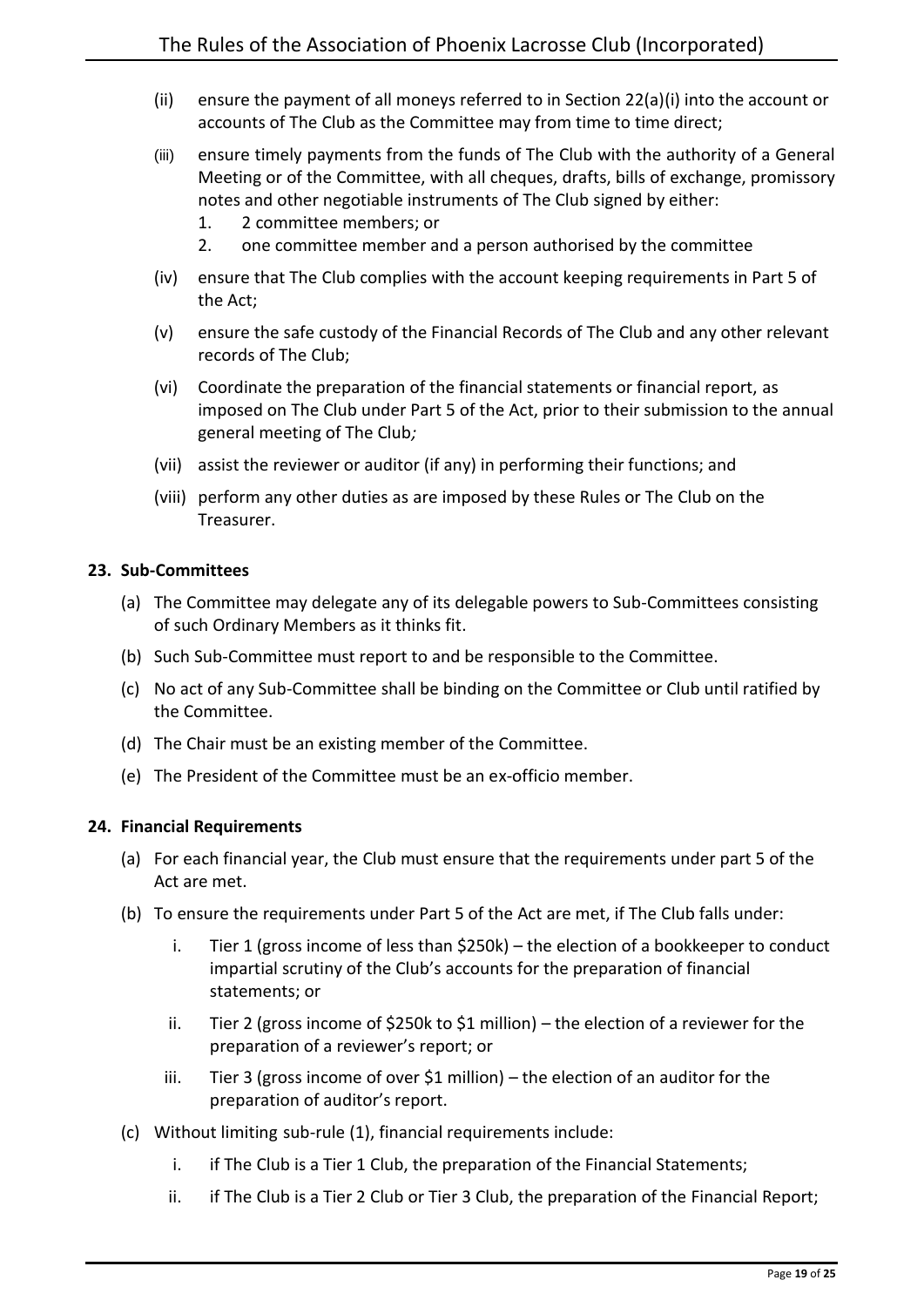- iii. if required, the review or auditing of the Financial Statements or Financial Report (whichever is applicable);
- iv. if The Club is a Tier 1 Club, the presentation of the Financial Statements to the annual general meeting of the Club (and, if required, a copy of the report of the review or auditor's report, whichever is applicable);
- v. if The Club is a Tier 2 Club or a Tier 3 Club, the presentation of the Financial Report to the annual general meeting of the Club (and a copy of the report of the review or auditor's report, whichever is applicable).

#### <span id="page-19-0"></span>**25. Alteration and Repeal of Rules**

- (a) No repeals of any existing rules and no new rules or alteration, amendments or suspensions of a rule shall be valid unless a special resolution is carried by a three-fourths majority of members present and with voting rights at a General or Special General Meeting and by otherwise complying with Part 3 Division 2 of the Act.
- (b) Notices of motions to repeal, alter or suspend any rule shall be given to the Secretary at least twenty-one (21) days preceding the Annual or Special General Meeting at which the motion shall be presented. The Secretary shall exhibit the proposal on The Club notice board at least fourteen (14) days prior to such meeting.
- (c) Within one month after the making of any amendment or addition to the rules of The Club, passed by special resolution, the Management Committee shall submit the required documents to the Commissioner. No effect will be given to the amendments without the approval of the Commissioner.

#### <span id="page-19-1"></span>**26. Suspension or Expulsion of Members**

- (a) The Committee shall have the power to reprimand, suspend or expel any member of The Club.
- (b) The President, Committee or Approved Manager in receiving a complaint from the Approved Manager or Approved Bar Staff, of a member's behaviour which is considered a serious breach of the Liquor Act or acceptable member behaviour or where police involvement is required, may suspend a member for a period of time until disciplinary action under Section 2[6\(f\)](#page-20-1) can be taken.
- (c) The Committee is required to exempt any member of that Committee from hearing a charge in which he or she has an interest.
- (d) If a responding member or a representative of the responding member does not attend within 30 minutes of the time stated on the hearing notice, the hearing may start without that member or his or her representative and determination will be made at the hearing.
- (e) The Committee shall apply the power to reprimand, suspend or expel any member of The Club who:
	- (i) fail in the observance or commit any breach of any rule or any by-law of The Club or of any order or direction of the Management Committee or of any General Meeting; and/or
	- (ii) in the sole judgement of the Committee have been guilty in or out of The Club's premises of any act, conducted matter or thing calculated to bring discredit on The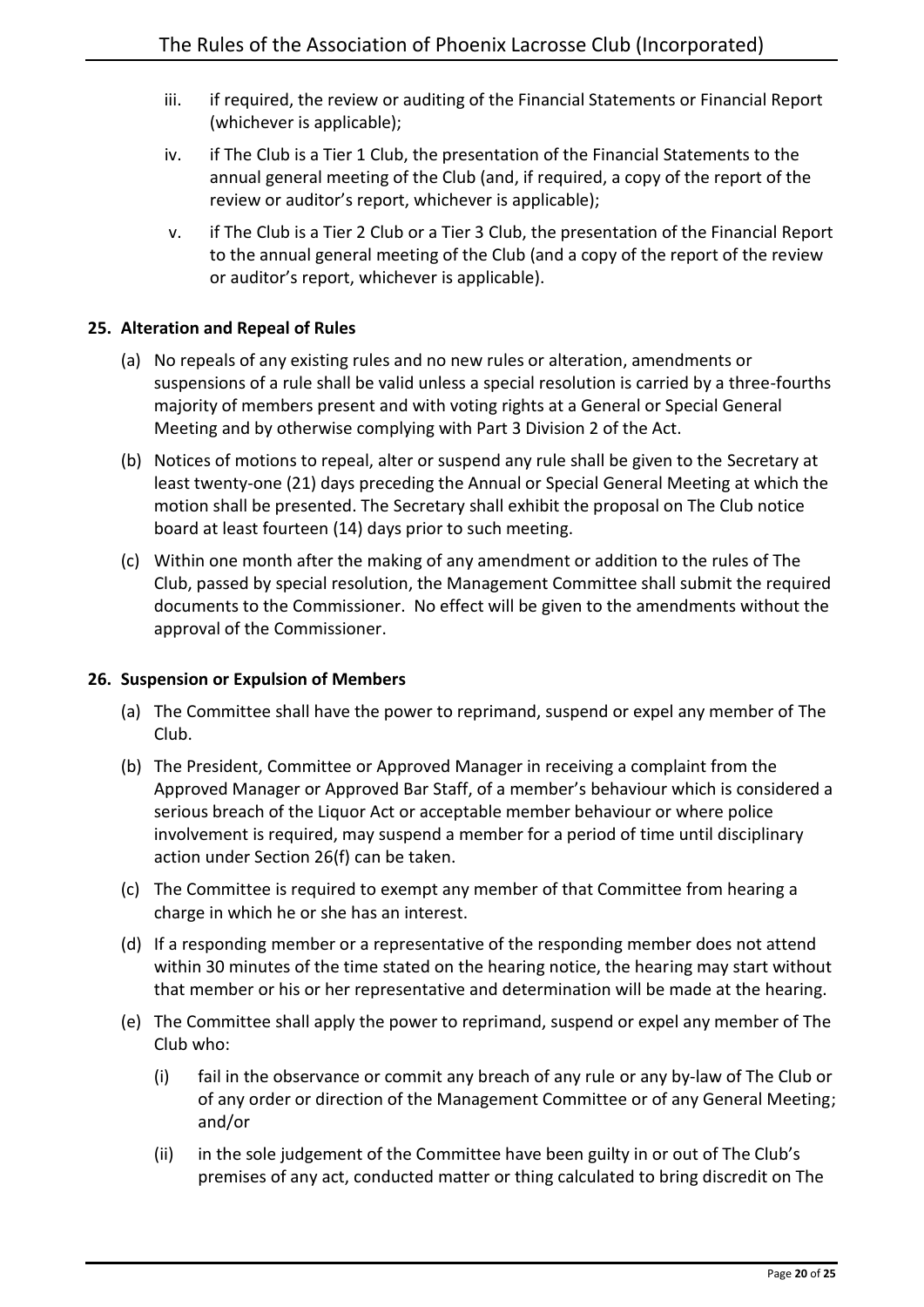Club or its members, or to impair or affect the enjoyment of The Club by other members

- <span id="page-20-3"></span><span id="page-20-2"></span><span id="page-20-1"></span>(f) Any member charged with misconduct as above shall be furnished with a written copy of the charge and summoned before the Committee with no less than seven (7) days' notice.
	- (i) The Committee shall after hearing the accuser and accused and taking such evidence as they may consider proper, if they find the charge proved, inflict a penalty of suspension from all or any of the privileges of membership.
	- (ii) If the Committee consider that on a charge of gross misconduct suspension as above is insufficient, they may call on the member to resign, and if he or she neglects to resign within ten (10) days they may declare him or her to be expelled.
	- (iii) If a Member is suspended or expelled under Section 26(f[\)\(i\)](#page-20-2) or 26(f[\)\(ii\),](#page-20-3) the person may appeal the Committee's decision through a Special General Meeting by giving written notice to the Secretary within fourteen (14) days of receiving notice of the Committee's decision under Section 26(f)[\(i\)](#page-20-2) or 26(f)(ii).
- (g) Members are not permitted to have legal representation attend any disciplinary matters, but may bring another member to act in a support capacity only.
- (h) If a Member's membership is suspended under Section 26(f)(i), the Secretary must record in the Register:
	- (i) the name of the Member that has been suspended from membership;
	- (ii) the date on which the suspension takes effect; and
	- (iii) the length of the suspension as determined by the Committee under Section 26 $(f)(i)$
- (i) During the period a member's membership is suspended, the member
	- (i) loses any rights (including voting rights) arising as a result of membership;
	- (ii) is not entitled to a refund, rebate, relief or credit for membership fees paid, or payable, to The Club; and
	- (iii) Cannot attend the club as a Guest of a member, unless prior written authorisation is received by the Management Committee.
- (j) Upon the expiry of the period of a Member's suspension, the Secretary must record in the Register that the Member is no longer suspended.
- (k) If the Committee's decision to suspend or expel a Member is revoked under these Rules, any act performed by the Committee or Members in a General Meeting during the period that the Member was suspended or expelled from Membership under Section 2[6\(f\),](#page-20-1) is deemed to be valid, notwithstanding the Member's inability to exercise their rights or privileges of Membership, including voting rights, during that period.

#### <span id="page-20-4"></span><span id="page-20-0"></span>**27. Resolving Disputes**

- (a) Disputes Arising under the Rules
	- (i) Section 2[7\(a\)](#page-20-4) applies to:
		- 1. Disputes between Members; and
		- 2. Disputes between The Club and one or more Members that arise under the rules or relate to the rules of The Club. This does not include disciplinary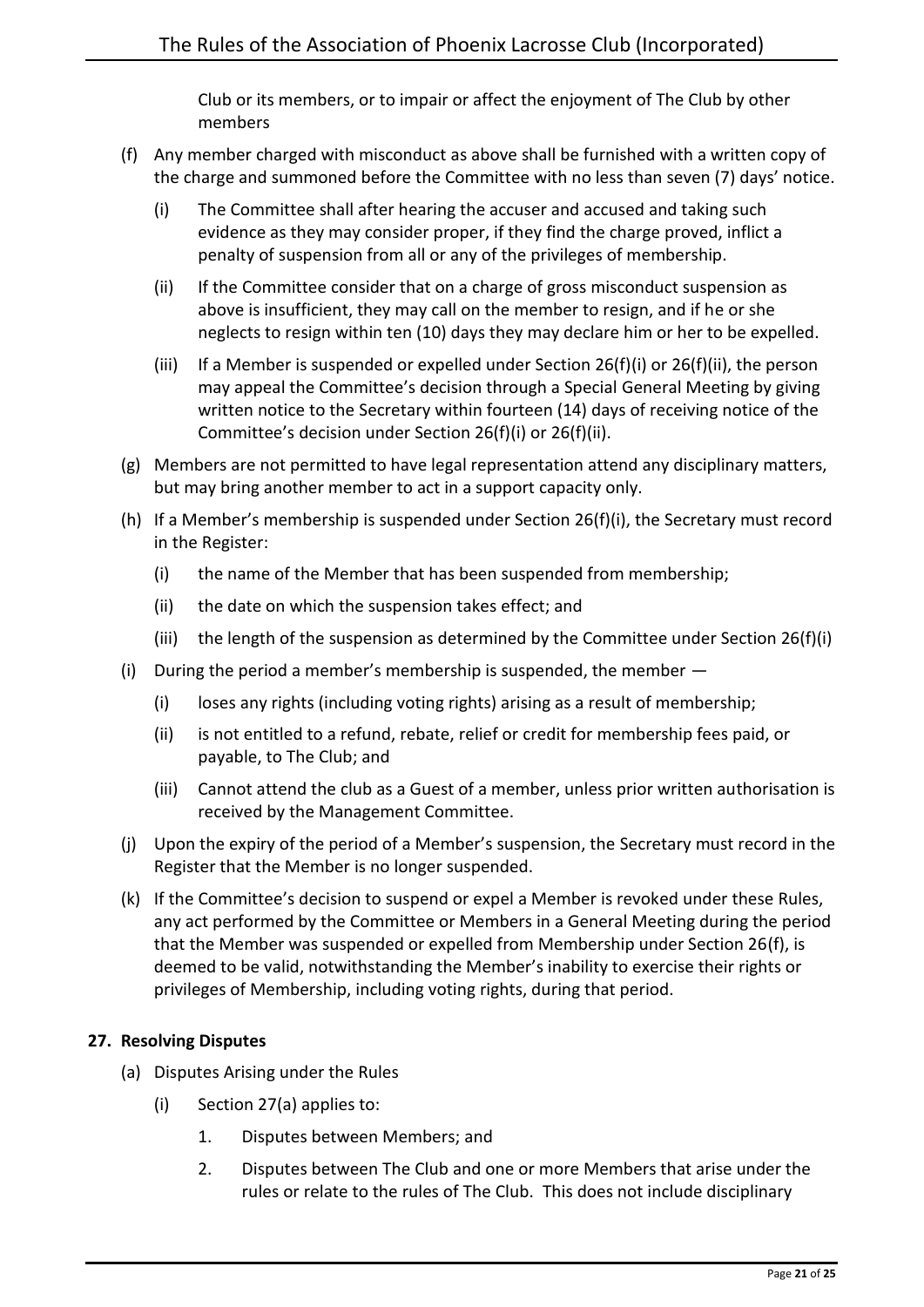matters undertaken with club members, which are covered only under Section [26](#page-19-1) of The Club constitution.

- <span id="page-21-3"></span>(ii) The parties to a dispute must attempt to resolve the dispute between themselves within fourteen (14) days of the dispute coming to the attention of each party.
- <span id="page-21-0"></span>(iii) If the parties are unable to resolve the dispute, any party to the dispute may initiate a procedure under this rule by giving written notice to the Secretary] of the parties to, and details of, the dispute.
- (iv) The Secretary must convene a Committee Meeting within twenty-eight (28) days after the Secretary receives notice of the dispute under Section 27(a[\)\(iii\)](#page-21-0) for the Committee to determine the dispute.
- <span id="page-21-1"></span>(v) At the Committee Meeting to determine the dispute, all parties to the dispute must be given a full and fair opportunity to state their respective cases orally, in writing or both.
- (vi) The Secretary must inform the parties to the dispute of the Committee's decision and the reasons for the decision within seven (7) days after the Committee Meeting referred to in Section 27(a[\)\(v\).](#page-21-1)
- (vii) If any party to the dispute is dissatisfied with the decision of the Committee they may elect to initiate further dispute resolution procedures as set out in the Rules.

#### <span id="page-21-4"></span><span id="page-21-2"></span>**(b) Mediation**

- (i) Section 2[7\(b\)](#page-21-2) applies:
	- 1. where a person is dissatisfied with a decision made by the Committee under Section [26\(f\)](#page-20-1) or Section 2[7\(a\)](#page-20-4) or
	- 2. where a dispute arises between a Member or more than one Member and The Club and any party to the dispute elects not to have the matter determined by the Committee.
- (ii) Where the dispute relates to a proposal for the suspension or expulsion of a Member this rule does not apply until the procedure under Section 26(f) in respect of the proposed suspension or expulsion has been completed.
- (iii) If the parties to a dispute are unable to resolve the dispute between themselves within the time required by Section 2[7\(a\)\(ii\),](#page-21-3) or a party to the dispute is dissatisfied with a decision made by the Committee under Section 2[7\(a\)\(vii\)](#page-21-4) a party to a dispute may:
	- 1. Provide written notice to the Secretary of the parties to, and the details of, the dispute;
	- 2. Agree to, or request the appointment of, a mediator.
- (iv) Party, or parties requesting the mediation must pay the costs of the mediation.
- (v) The mediator must be:
	- 1. a person chosen by agreement between the parties; or
	- 2. in the absence of agreement:
		- a. if the dispute is between a Member and another Member a person appointed by the Committee; or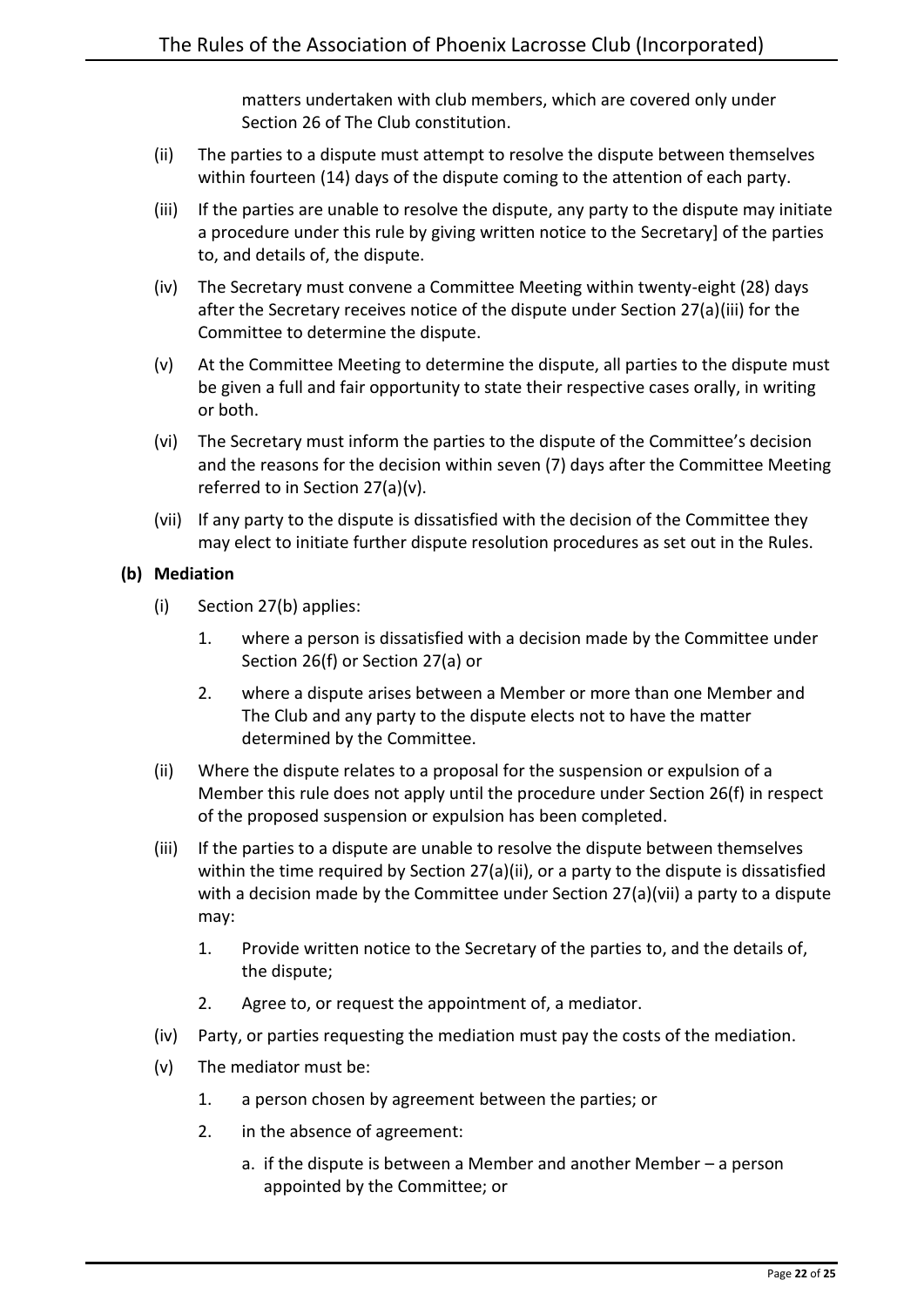- b. if the dispute is between a Member or more than one Member and The Club, the Committee or a Committee Member then an independent person who is a mediator appointed to, or employed with, a not for profit organisation.
- (vi) A Member can be a mediator, but the mediator cannot be a Member who is a party to the dispute.
- (vii) The parties to the dispute must, in good faith, attempt to settle the dispute by mediation.
- (viii) The parties are to exchange written statements of the issues that are in dispute between them and supply copies to the mediator at least five (5) days before the mediation session.
- (ix) The mediator, in conducting the mediation, must:
	- 1. give the parties to the mediation process every opportunity to be heard;
	- 2. allow all parties to consider any written statement submitted by any party; and
	- 3. ensure that natural justice is accorded to the parties to the dispute throughout the mediation process.
- (x) The mediator must not determine the dispute and the mediation must be confidential. Information provided by the parties in the course of the mediation cannot be used in any other legal proceedings that may take place in relation to the dispute.

#### **(c) Inability to Resolve Disputes**

(i) If a dispute cannot be resolved under the procedures set out in the Rules, any party to the dispute may apply to the State Administrative Tribunal to determine the dispute in accordance with the Act or otherwise at law.

#### <span id="page-22-0"></span>**28. Liquor Act**

- (a) The Club will maintain a club license under the current Liquor Act and its amendments.
- (b) The Club shall ensure a Duty Manager is on the licensed premises for the purposes of observing liquor licensing requirements and regulations, as required under the Liquor Act.
- (c) The Club shall be open for sale of liquor during such hours as The Committee shall from time to time determine and as permitted under the Liquor Act.
- (d) No liquor shall be sold or supplied to any juvenile.
- (e) The club may allow visitors onto the premises, as per the requirements of the Liquor Act.
	- (i) Visitor means other than a member, a guest of a member or a person referred to in subsection  $(5)$ , who  $-$ 
		- 1. is at least 40 km or, if a greater distance is prescribed for the purposes of this paragraph, at least that distance from their usual place of residence; and
		- 2. is visiting the club while travelling in the course of a holiday or travelling for leisure or business; and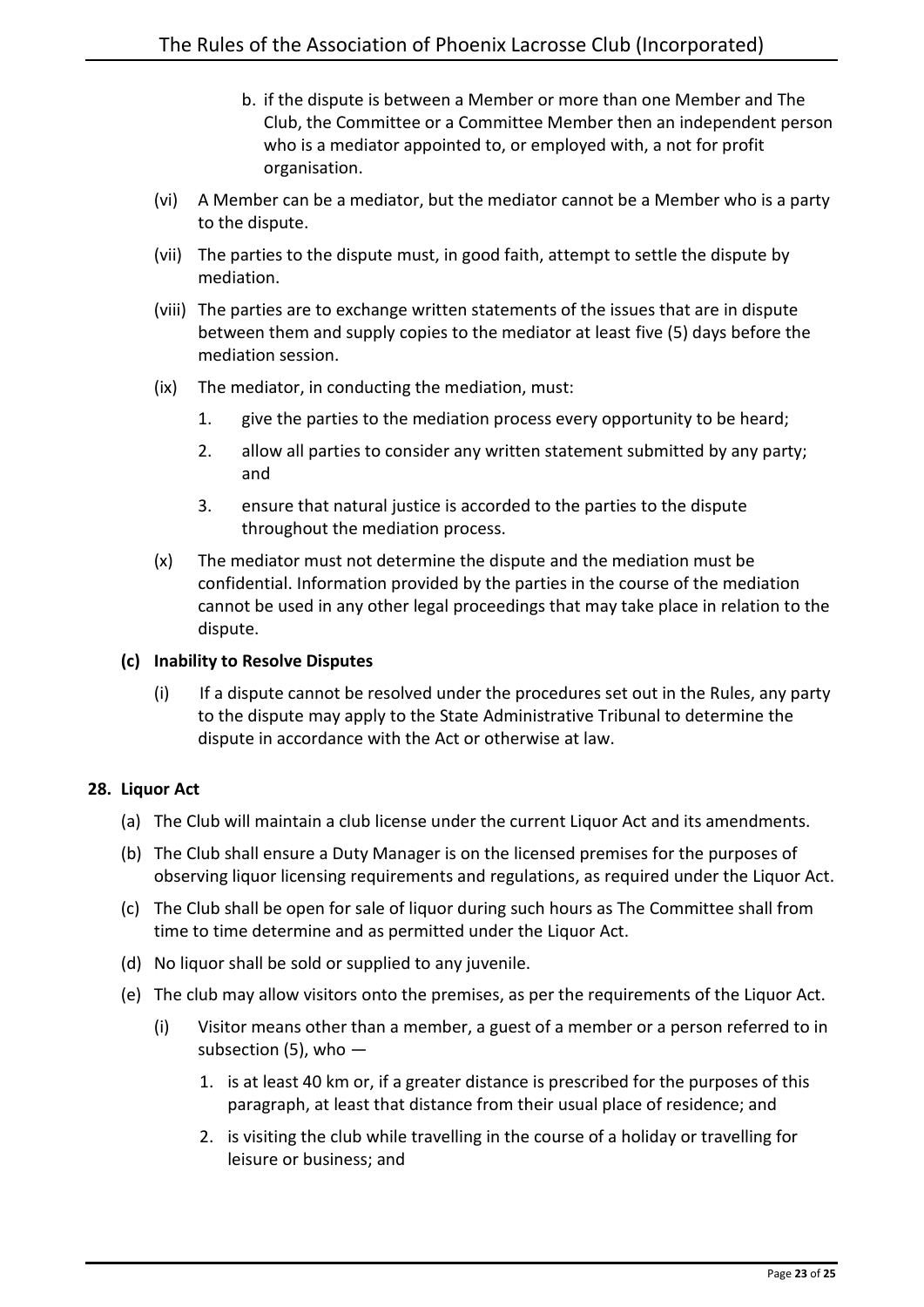- 3. is required, at the time of their visit, to pay a fee to the club for the use of its facilities.
- (ii) Visitors shall not be entitled to be present at any meeting of the members of The Club, nor have any right, title or interest in or to any of the property of The Club.
- (iii) Visitors will be subject to withdrawal by any club official, including bar persons, acting on the best interests of The Club.
- (iv) an up-to-date register of visitors must be continually available for inspection at The Club premises by authorised officers.
- (f) No liquor shall be sold or supplied for consumption other than on The Club's premises.

#### <span id="page-23-0"></span>**29. Common Seal**

- (a) The Club shall have a Common Seal, which shall be kept in the custody of the Secretary and shall not be affixed to any document except by the authority of The Committee and in the presence of one member of the committee.
- (b) Any document to which the Common Seal is affixed shall be countersigned by the Secretary or an officer appointed by the management committee for that purpose.
- (c) The Club may execute a document without using a Common Seal if the document is signed by:
	- (i) any two Committee Members; or
	- (ii) one Committee Member and a person authorised by the Committee.

#### <span id="page-23-1"></span>**30. Dissolution of the Club**

- (a) The Club may cease its activities and have its incorporation cancelled in accordance with Part 10 of the Act:
	- (i) after the committee has determined The Club is able to pay or meet its debts and liabilities; and
	- (ii) the Members resolve by Special Resolution that The Club will:
		- 1. apply to the Commissioner for cancellation of its incorporation; or
		- 2. appoint a liquidator to wind up its affairs
- (b) The Club shall be wound up in accordance with Part 9 of the Act if:
	- (i) the committee has determined The Club is unable to pay or meet its debts and liabilities; or
	- (ii) the committee or members determine by special resolution to wind up The Club as a result of financial difficulty resulting in or from:
		- 1. being party to any current legal proceedings; or
		- 2. any other outstanding legal obligations
- (c) Upon cancellation of The Club, the Surplus Property must only be distributed to one or more of the following:
	- (i) an incorporated association under the Act;